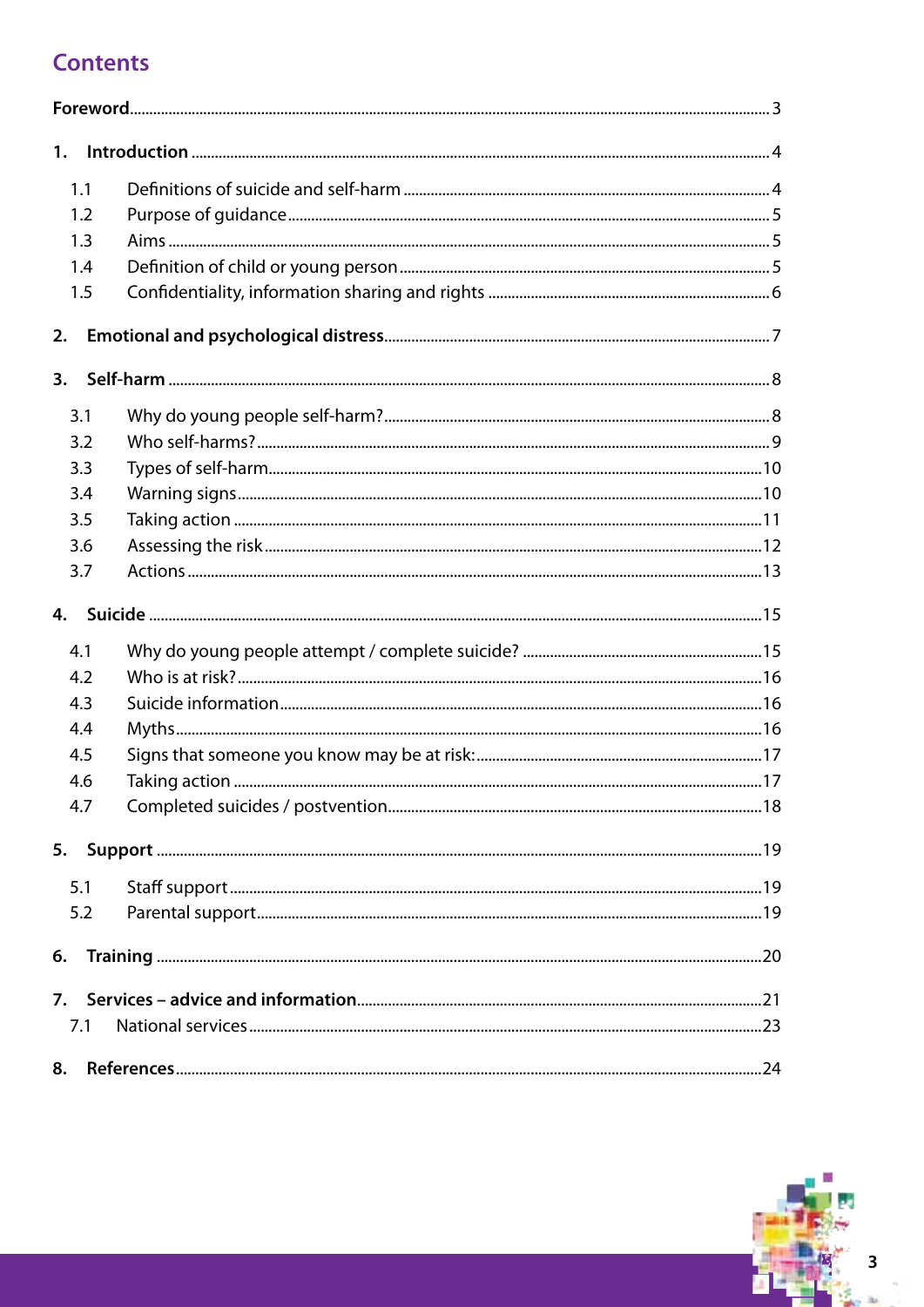# **Foreword**

The Scottish Government is committed to creating a more successful Scotland with a thriving society that offers everyone the opportunity to reach their full potential. Safeguarding children and young people, promoting their welfare and their emotional and mental wellbeing is a key part of that commitment and a priority for Community Planning Partners across Ayrshire.

This multi-agency guidance aims to support staff across all partner services to provide a caring and appropriate response to children and young people experiencing emotional distress and who may be at risk of deliberate self-harm or have thoughts of suicide.

This document encompasses guidance for staff for both self-harm and suicide in a single document. This may infer an inevitable link and may cause concern, as self-harm and suicide are distinctly different behaviours with very different intent and motivations. However, it is precisely to be able to dispel the myths around the two, to recognise the distinct features of each and the complexities between them, that it is important to address these in the one document.

Additionally, many influencing factors and the consequent emotional distress are common factors underlying both self-harm and suicide responses. It is important in providing guidelines in support of staff who have to carefully elicit and assess a young person's response, that the complexities of both are addressed.

While this guidance focuses on self-harm and suicide, it is not to ignore but in fact to recognise and to further emphasise the importance of the wider preventative and early intervention context within universal services in promoting the emotional wellbeing and resilience of children and young people.

awareness of the issues and needs of young people who are self-harming or at risk of self-harm or suicide. One in fifteen young people self-harm with the average age of onset being 12 years old. In Scotland, the statistics for suicide are higher per head of population than those for the rest of the UK. More young people die from suicide than in road accidents.

Recent high profile cases, and subsequent reports and policy guidance, such as:

The fatal accident inquiry into the deaths on the Erskine Bridge (2012); the SCSWIS Practice Guide on Suicide Prevention for Looked After Children & Young People (2011); and Responding to Self-Harm in Scotland Final Report (2011); have helped to clarify the complexity of these issues, to dispel the myths surrounding them, to challenge stigma, and establish best practice in responding.

These reports, as well as guidance developed in Angus, Perth and Kinross and Dundee City Councils have informed the development of this guidance. This final document has been adapted from North Ayrshire guidelines for social services staff supporting accommodated young people. These were jointly developed by partners and founded on work done by Penumbra. We acknowledge and thank all for their help and support.

The development of this guidance is also testament to good collaboration with multiagency and multi-professional contributions across all Ayrshire partnerships: and the significant contribution of voluntary organisations with specialist expertise in this area, such as Penumbra and Barnardo's. The extent of collaboration demonstrates everyone's desire and commitment to address these issues.

Ayrshire Community Planning Partnerships commend this collaboration and this guidance and will support their implementation across Ayrshire.

During recent years, there has been an increasing

| Chair - Councillor Douglas Reid                                                                  | <b>Chair - Councillor Bill McIntosh</b> | <b>Chair - Councillor Willie Gibson</b> |  |
|--------------------------------------------------------------------------------------------------|-----------------------------------------|-----------------------------------------|--|
| <b>East Ayrshire</b>                                                                             | South Ayrshire                          | North Ayrshire                          |  |
| Community Planning Partnership   Community Planning Partnership   Community Planning Partnership |                                         |                                         |  |
| Dangh R.J Mrsl                                                                                   |                                         | Willen Se                               |  |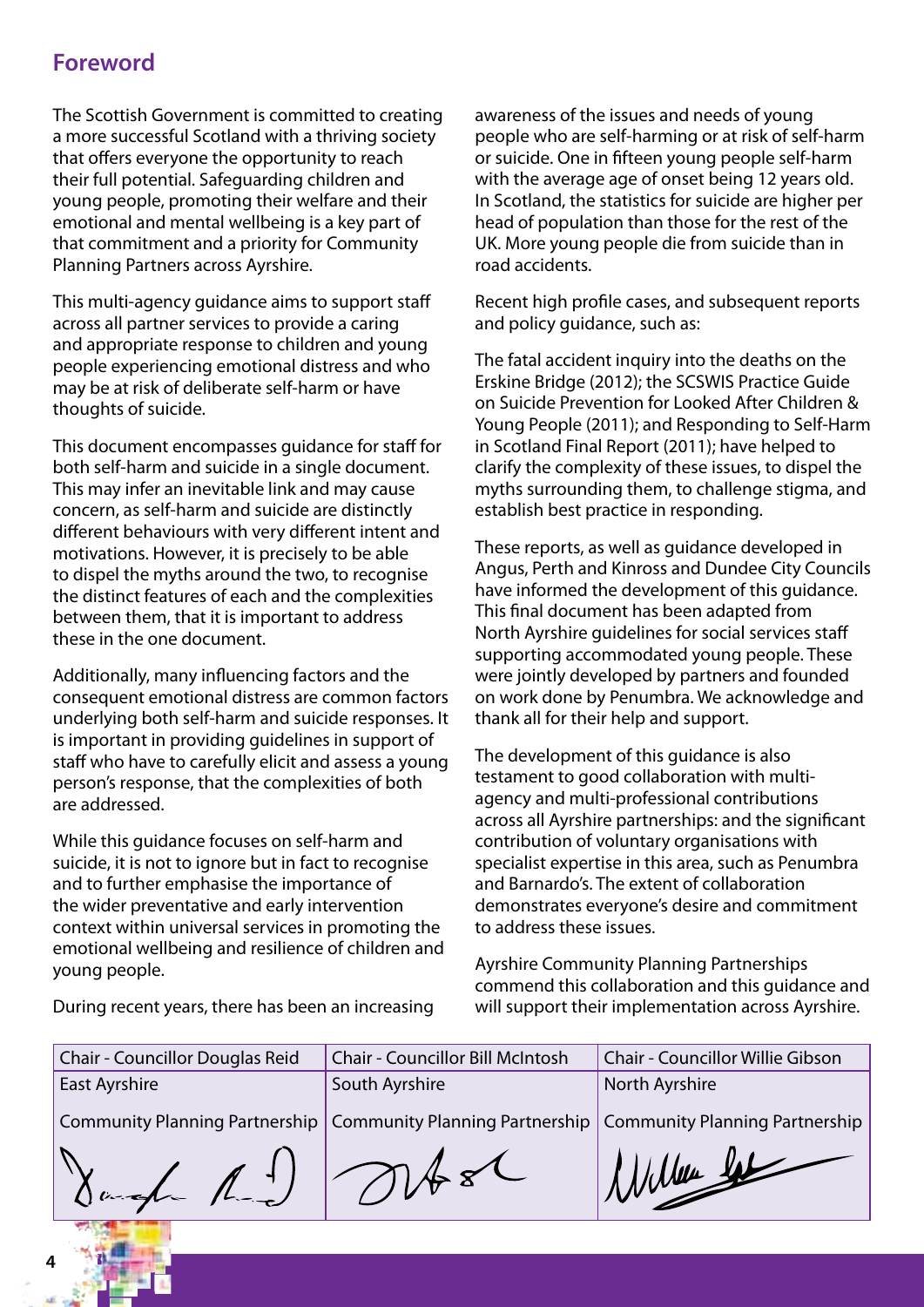# **1. Introduction**

In 'Towards a Mentally Flourishing Scotland Action Plan 2009-20114 ' Priority 5, Reducing the Prevalence of Suicide, Self-Harm and Common Mental Health Problems, Commitment 16 states:

"The Scottish Government will work with partners to improve the knowledge and understanding of self-harm and an appropriate response. This document aims to increase awareness of self-harm and its determinants and offer guidance to those delivering both general and specific services."

## **1.1 Definitions of suicide and self-harm**

### **Suicide**

An act of deliberate self-harm which results in death.

A death resulting from an intentional, self-inflicted act.

### **Self-harm**

Self-poisoning or self-injury, irrespective of the apparent purpose of the act.

### **Suicide and self-harm links**

Self-harm is generally a way of coping with overwhelming emotional distress. Many young people selfharm where there is no suicidal intent. However, research shows that young people who self-harm can be at a higher risk of suicide. The risk of suicide is higher for those who repeat self-harm.

### **1.2 Purpose of guidance**

The purpose of the document is to ensure that all staff working or in contact with children and young people in Ayrshire provide a consistent, caring and appropriate response to children and young people who have been, or are at risk of, self-harm and suicide.

### **1.3 Aims**

The aims of this guidance are to:

- Ensure the child or young person is seen as central to the whole process and accorded appropriate priority by agencies involved.
- Ensure a consistent response to and understanding of self-harm across all staff working or in significant contact with children and young people.
- Provide an agreed set of procedures for dealing with disclosure.
- Minimise harm and support emotional health and wellbeing of the child and young person through collaborative working.
- Provide children and young people with opportunities and strategies for hope and recovery from the effects of self-harming or attempting suicide and minimise the risk of future harm.
- Support the service to carry out a risk assessment and make appropriate referrals.

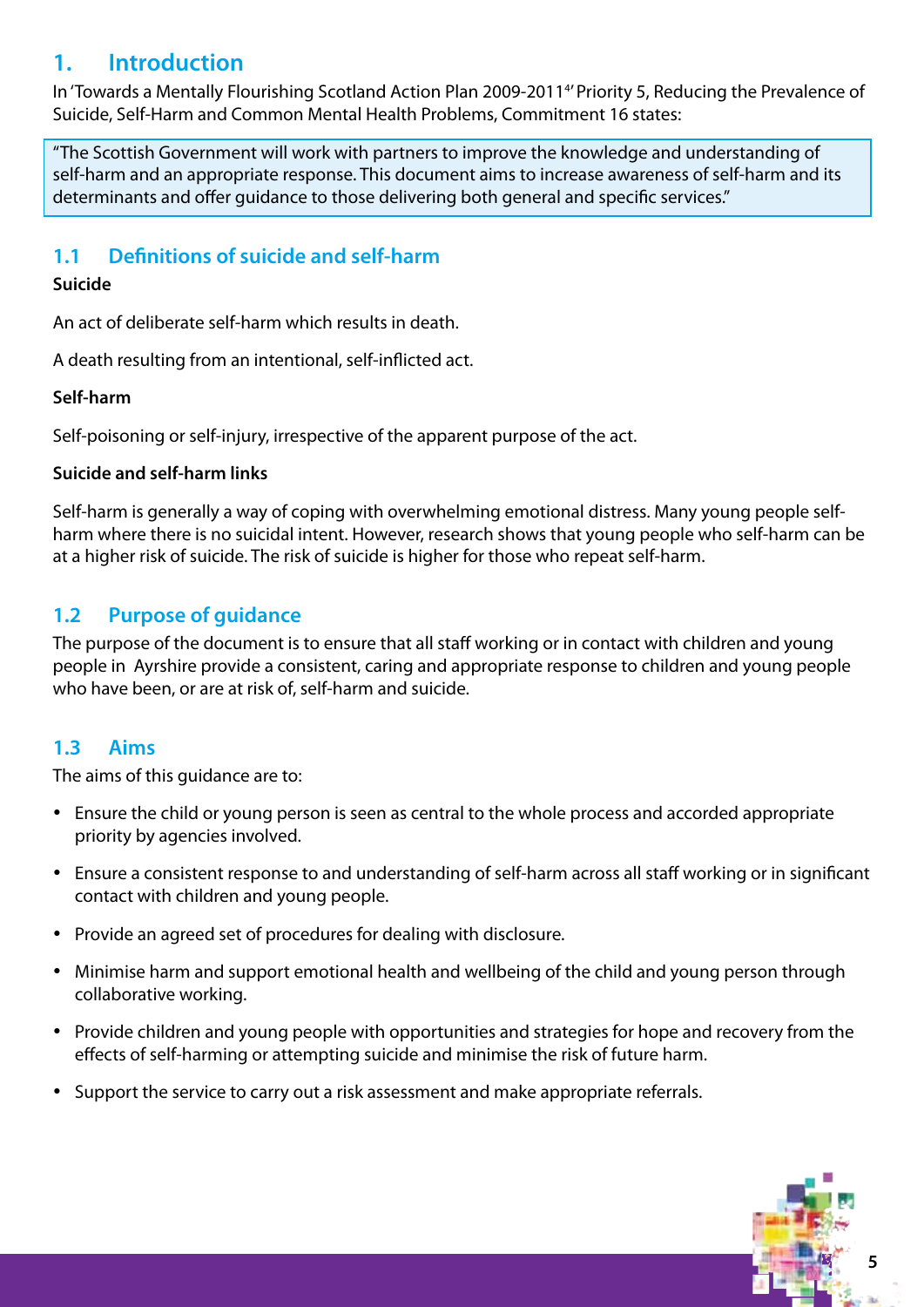# **1.4 Definition of child or young person**

There are a number of different definitions of a 'child' in Scottish legislation. The United Nations Convention on the Rights of a Child framework defines a child as being under 18 years of age. For the purposes of this document, references to 'children' and/or 'young people' includes all those under the age of 18.

Young people have rights of self-determination given to them in 'The Age of Legal Capacity (Scotland) Act 1991' which assigns various legal rights to young people of any age, including the legal capacity to consent to surgical, medical or dental procedure or treatment.

Some of the services involved with children and young people have different age criteria. This may be further complicated when a child has been referred to the children's panel and if there is supervision requirements in place. When seeking advice or making referrals, please ascertain with the agency in question, which age ranges they deal with.

## **1.5 Confidentiality, information sharing and rights**

There is no minimum age in Scotland in terms of legal capacity to consent to medical treatment and so it is legal for a young person under 16 to approach and use support and health services.

There is less clarity, however, about when a young person is deemed to be 'competent' to make their own decisions and seek out services, and worries about whether adequate efforts have been made to encourage under 16s to involve their parent(s) in the issues or decisions which they are facing.

Staff should adhere to their own service guidelines regarding information sharing and confidentiality.

The child or young person must be involved wherever possible and consulted on their views.

Staff should always take age and understanding into account when involving children and young people in discussions and decision making about their life, care and treatment.

There should be clear explanations about what is going to happen and the choice and rationale for certain courses of action.

Information given to staff by the young person should not be shared with others without the person's permission except in exceptional circumstances.

Such exceptional circumstances will include when:

- A child is not old enough or competent to take responsibility for themselves.
- • Urgent medical treatment is required.
- The safety and wellbeing of a child or young person is at risk or there is the possibility of harm to others (for example, child protection or suicide).
- There is a serious risk to public health.
- • By virtue of statute or court order.
- For the prevention, detection or prosecution of serious crime.

If there is reasonable professional concern that a child may be at risk of harm this will always override a professional or agency requirement to keep information confidential. Staff should tell young people when they may have to share information without their consent.



**6**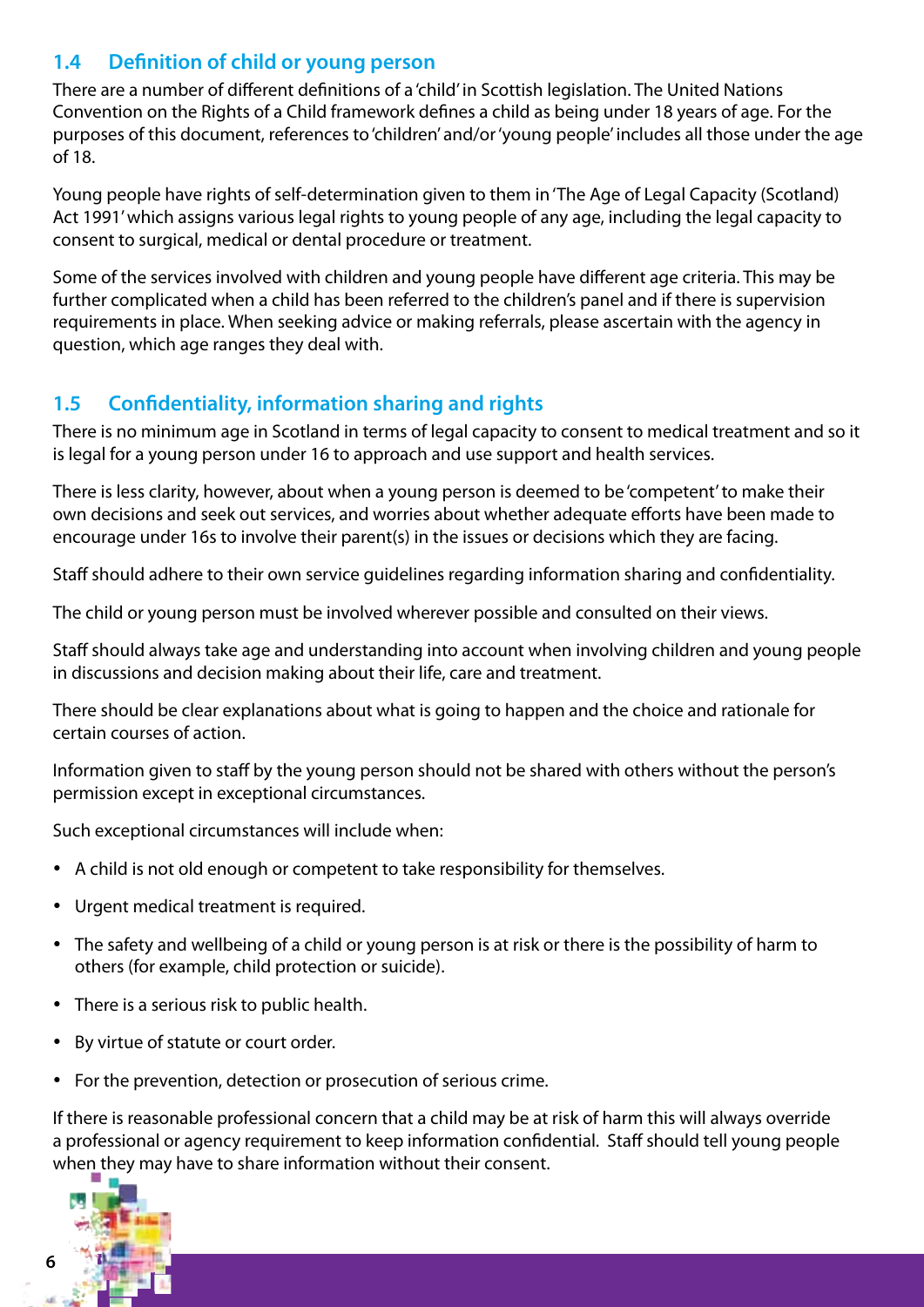# **2. Emotional and psychological distress**

"Self-harm is a response to underlying emotional and psychological distress. The full extent is unknown but more than 7,000 people are treated in hospital every year in Scotland following non-fatal deliberate self-harm."

Towards a Mentally Flourishing Scotland 2009-2011

Young people may experience internal feelings, external circumstances or problems which may cause emotional or psychological distress. These factors can however also be symptoms of normal adolescent development.

Factors may include:

- Family problems
- Feeling stressed
- Having boy/girlfriend problems
- Exams/school work
- Self-esteem issues
- **Bereavement**
- Feeling lonely
- Feeling guilty
- Not having someone close to talk to
- **Bullying**
- • Difficulties associated with sexuality
- • Feeling of being rejected
- **Mental health issues**
- Reaction to trauma or abuse
- Peer pressure
- Poor body image
- Substance misuse (drugs and alcohol).

Emotional distress may manifest differently in individual young people, and ability to cope may be linked to their self-esteem or emotional resilience; or to the family, peer and other support networks available to them.

There is a range of levels and intensity of emotional distress and a spectrum of responses by young people to it.

The list of factors above is not exhaustive and neither these factors nor emotional distress per se are automatically proof of self-harm or suicide risk. However, it is important to be alert to that potential in careful assessment of the young person's circumstances, if any of these factors pertain.

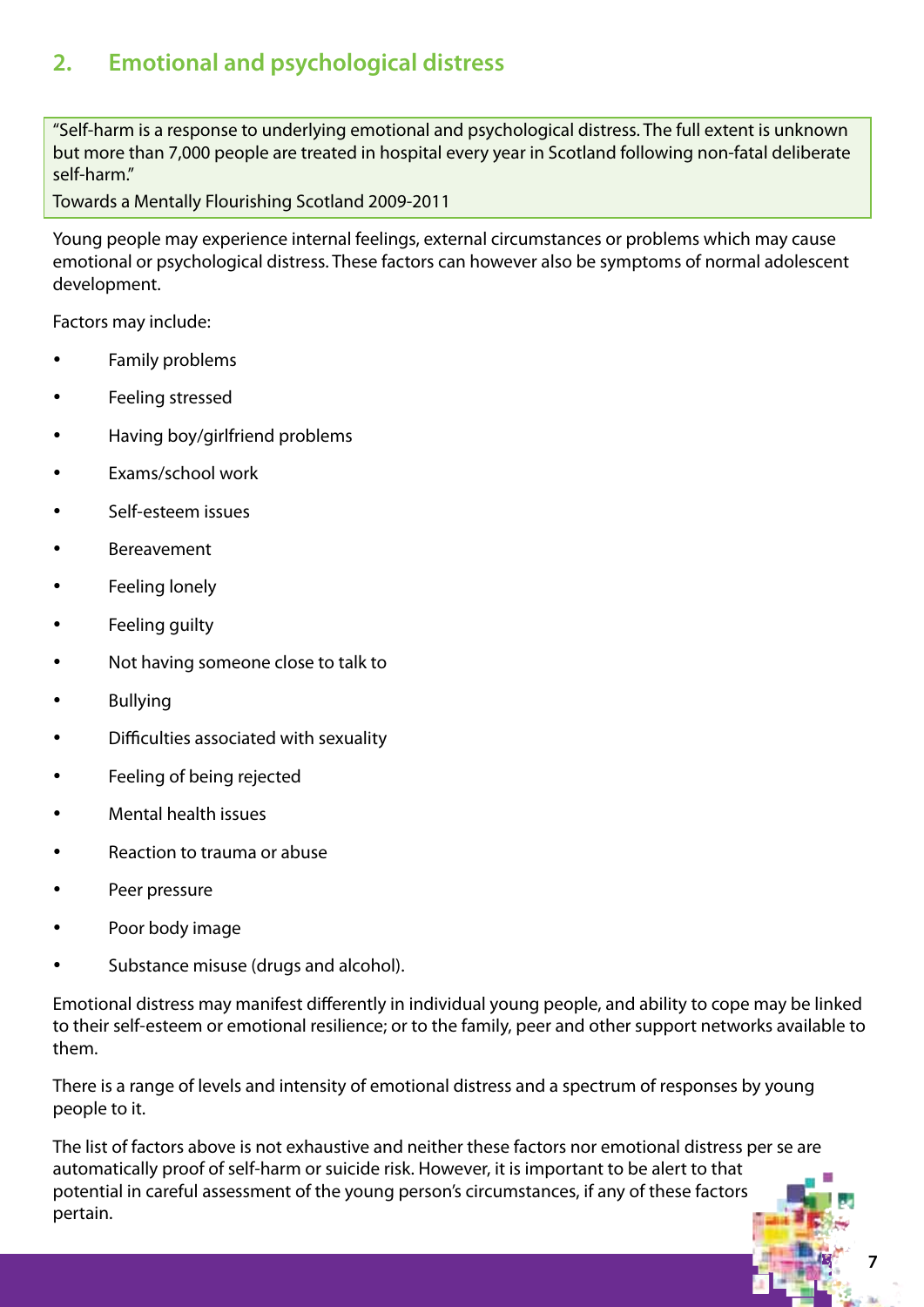Where a young person does have any issues or shows emotional distress, even if self-harm or suicide do not seem to feature, it is important that there is:

- • Careful assessment of the young person's circumstances.
- Appropriate and proportionate support in respect of their issues.
- Empathetic listening.
- Joint problem solving.
- Continuing access to support for the young person.

Early Intervention may help to address the young person's underlying problems or assist them in coping, thus preventing a potential self harm response or suicidal thoughts.

# **3. Self-harm**

Self-harm describes "a wide range of things that people do to themselves in a deliberate and usually hidden way, which are damaging." (Truth Hurts<sup>5</sup>)

- National research suggests one in four young people have self-harmed or know someone who has<sup>5</sup>.
- This equates to approximately two young people in every secondary school classroom.
- The average age of onset is 12 years old.
- The reasons for their behaviour can be very complex.
- The true extent of the problem is unknown as many self-harm injuries will go unrecorded.

### **3.1 Why do young people self-harm?**

Self-harm is a coping mechanism which enables a person to express difficult emotions. Young people who hurt themselves often feel that physical pain is easier to deal with than the emotional pain they are experiencing, because it is tangible. But the behaviour only provides temporary relief and fails to deal with the underlying issues that a young person is facing.

The reasons people gave for self-harming are varied and include:

- Self-harm temporarily relieves intense feelings, pressure or anxiety.
- Self-harm provides a sense of being real, being alive of feeling something other than emotional numbness.
- Harming oneself is a way to externalise emotional internal pain to feel pain on the outside instead of the inside.
- Self-harm is a way to control and manage pain unlike the pain experienced through physical or sexual abuse.
- Self-harm is self-soothing behaviour for someone who does not have other means to calm intense emotions.

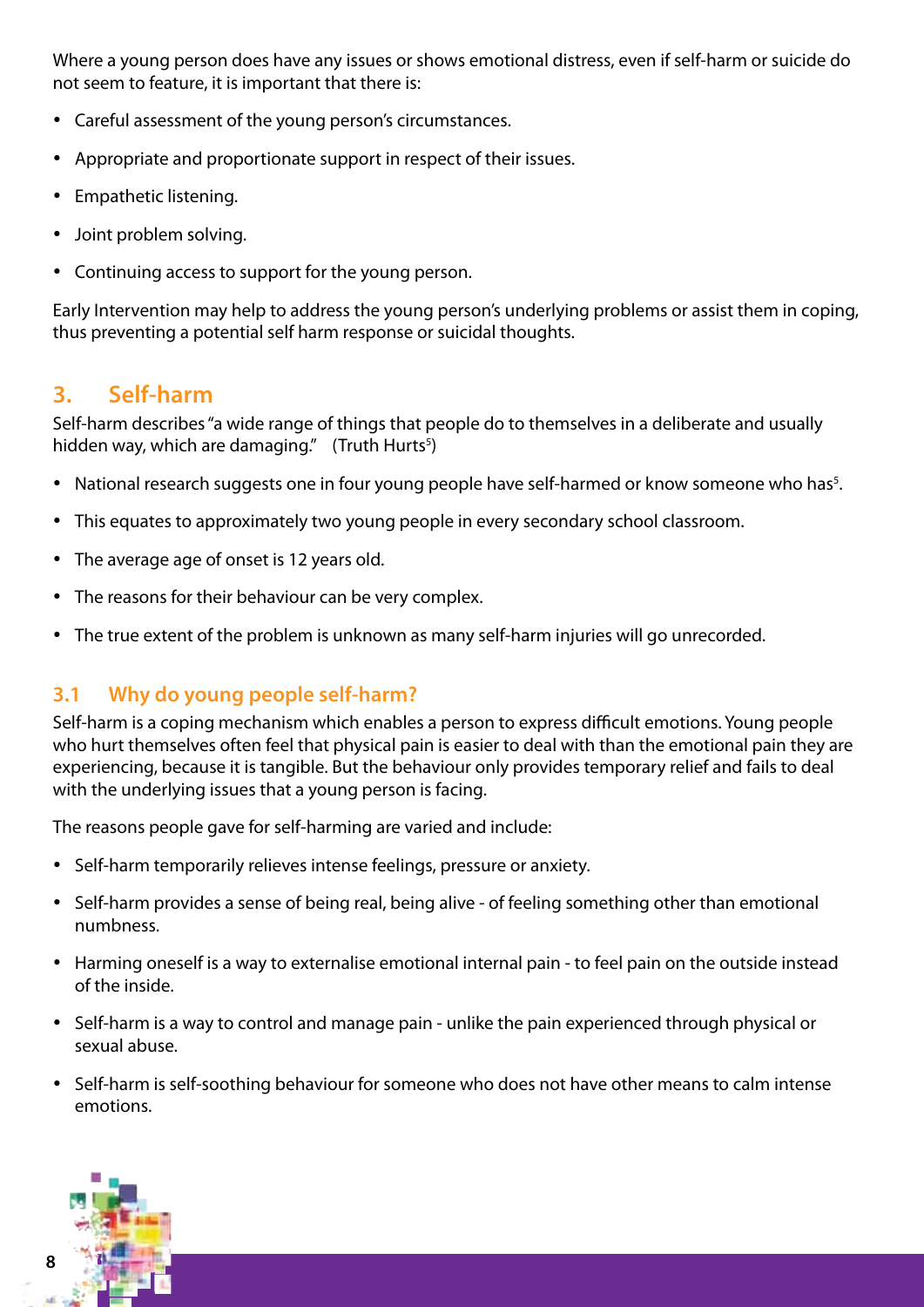- • Self-loathing some people who self-harm are punishing themselves for having strong feelings (which they were usually not allowed to express as children), or for a sense that somehow they are bad and undeserving (for example, an outgrowth of abuse and a belief that it was deserved).
- Self-harm followed by tending to wounds is a way to be self-nurturing, for someone who never was shown by an adult to express self-care.
- Harming oneself can be a way to draw attention to the need for help, to ask for assistance in an indirect way.
- On rare occasions self-harm is used to manipulate others: make other people feel quilty or bad, make them care, or make them go away.
- Self-harm can be influenced by alcohol and drug misuse.

"It makes me feel, shows I'm real. I hope in time the scars will heal"

(With thanks to Penumbra)

For some people, self-harm may last for a short time. For others, it can become a long-term problem. Some people self-harm, stop for a while and return to it months, even years later, in times of distress.

### **3.2 Who self-harms?**

Anyone can self-harm. This behaviour is not limited by gender, race, education, age, sexual orientation, socio-economics, or religion.

However, there are some identified vulnerable 'at risk' groups.

These include:

- • Adolescent females.
- Young people in a residential setting.
- Lesbian, gay and bisexual and transgender people.
- • Young Asian women.
- Children and young people in isolated rural settings.
- Children and young people who have a friend who self-harms.
- Groups of young people in some sub-cultures who self-harm.
- Children and young people who have experienced physical, emotional or sexual abuse during childhood.
- Young people who are homeless.

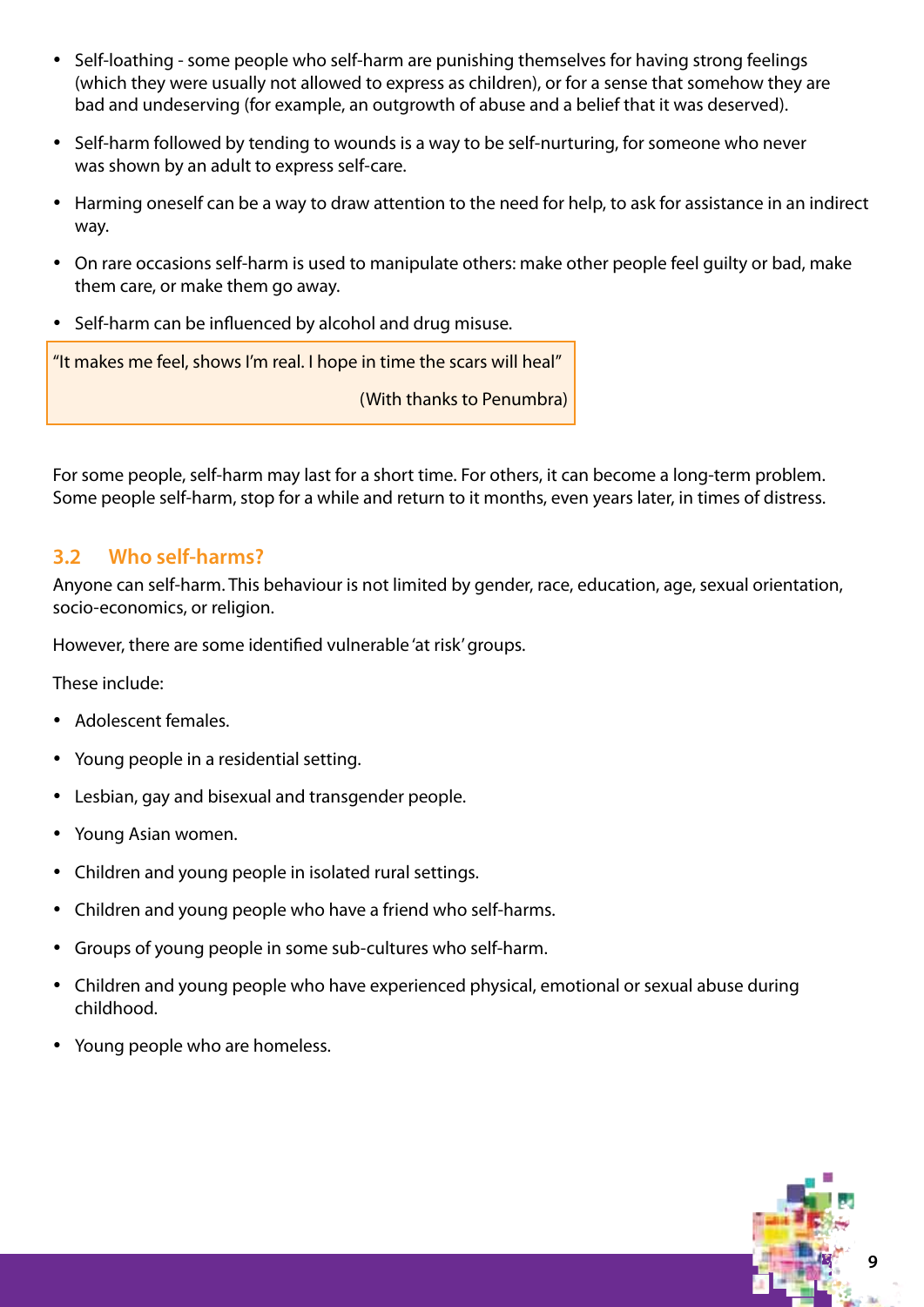# **3.3 Types of self-harm**

Self-harm is generally a response to a sense of overwhelming emotional distress.

The most common ways that people self-harm are:

- Cutting
- Biting self
- • Burning, scalding, branding
- Picking at skin, reopening old wounds
- Breaking bones, punching
- Hair pulling
- Head banging
- Ingesting objects or toxic substances
- • Overdosing with a medicine

There are a variety of other risk-taking behaviours which may also be associated with self-harm:

- Eating disorders
- Drug and alcohol misuse
- • Dangerous driving/sports
- • Unsafe sex/multiple sexual partners

### **3.4 Warning signs**

There may not be many obvious signs that someone is self-harming since it is usually a secretive behaviour.

Signs may include:

- Wearing long sleeves at inappropriate times.
- • Spending more time in the bathroom.
- • Unexplained cuts or bruises, burns or other injuries.
- Razor blades, scissors, knives, plasters have disappeared.
- Unexplained smell of Dettol, TCP and other similar products.
- Low mood seems to be depressed or unhappy.
- Any mood changes anger, sadness.
- Negative life events that could have prompted these feelings for example, bereavement, abuse, exam stress, parental divorce.

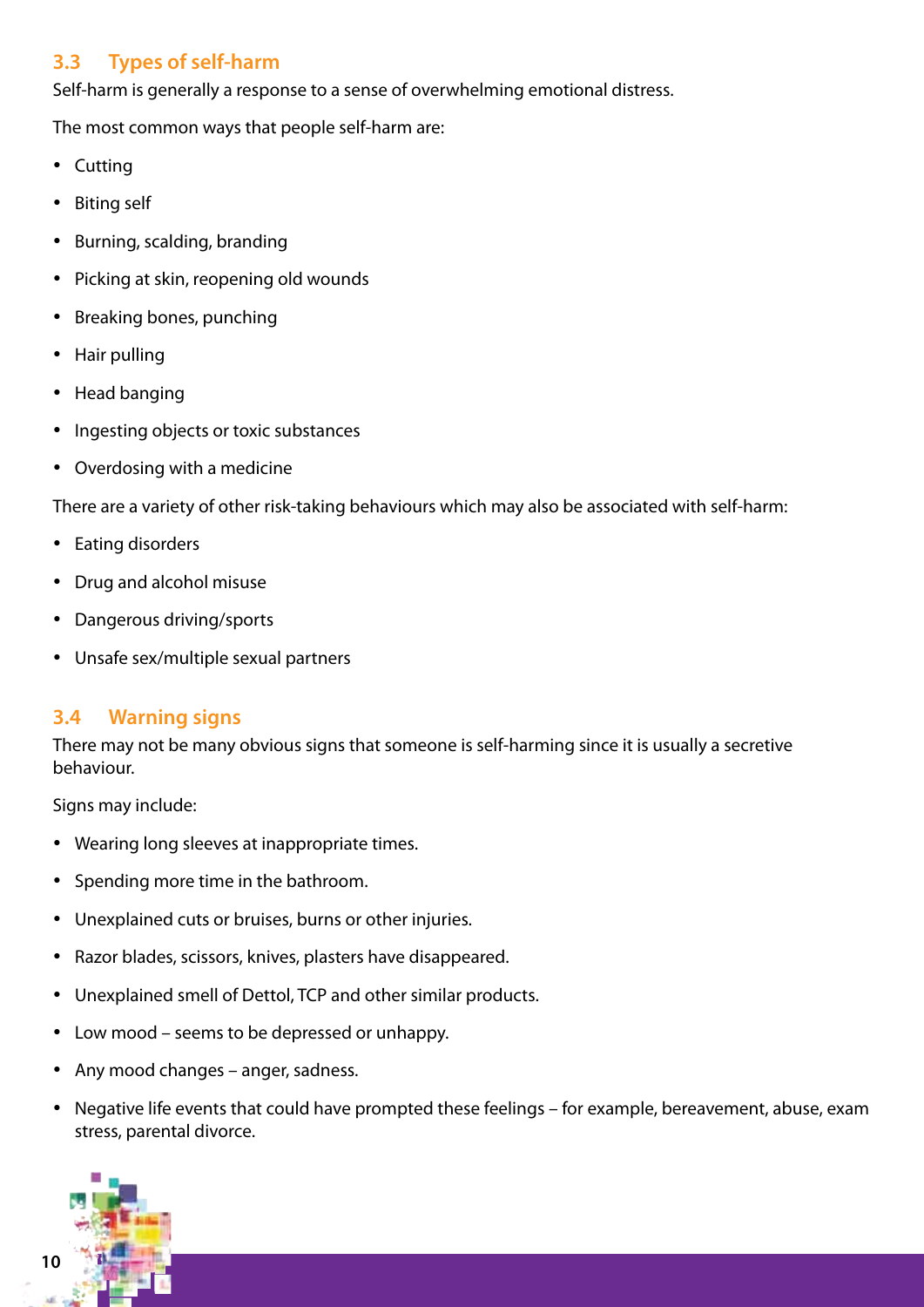- Low self-esteem.
- Feelings of worthlessness.
- Changes in eating or sleeping patterns.
- Losing friendships.
- Withdrawal from activities that used to be enjoyed.
- Abuse of alcohol and or drugs.
- Spending more time by themselves and becoming more private or defensive.

### **3.5 Taking action**

### **First, don't panic. Make sure the child or young person is safe.**

If the injury is serious, go straight to the nearest Accident and Emergency depatment.

If it is something you cannot assess, ask for advice. This could include contacting NHS 24 on 08454 24 24 24 (open 24 hours) or through a local nurse or doctor. If it is a minor injury, you don't have to do this.

### **Second, listen.**

Your core skills and values of empathy, understanding, non-judgmental listening and respect for individuals are all vital in this area.

Good practice in minimising self-harm and providing empathetic listening includes:

- Refraining from telling the person to stop, as this can make things worse.
- Explaining your role and the limits of your confidentiality.
- • Giving information/education about self-harm and causes in a straightforward and matter of fact manner.
- Advising the child or young person about the range of available support.
- Involving young person actively in seeking help.
- Following procedures when responding to any injury.
- • Addressing safety issues such as the risk of infection, nerve damage, illness such as HIV, AIDs, Hepatitis C or even risk of accidental death.
- Being aware that the child or young person may be feeling guilty and ashamed.
- • Being aware of the stigma associated with self-harm.
- • Being non-judgmental.
- Treating the young person with respect.
- Listening empathetically with a view to joint problem solving.
- Providing reassurance that problems can be solved.
- Checking for associated problems such as bullying, bereavement, relationship difficulties, abuse, and sexuality.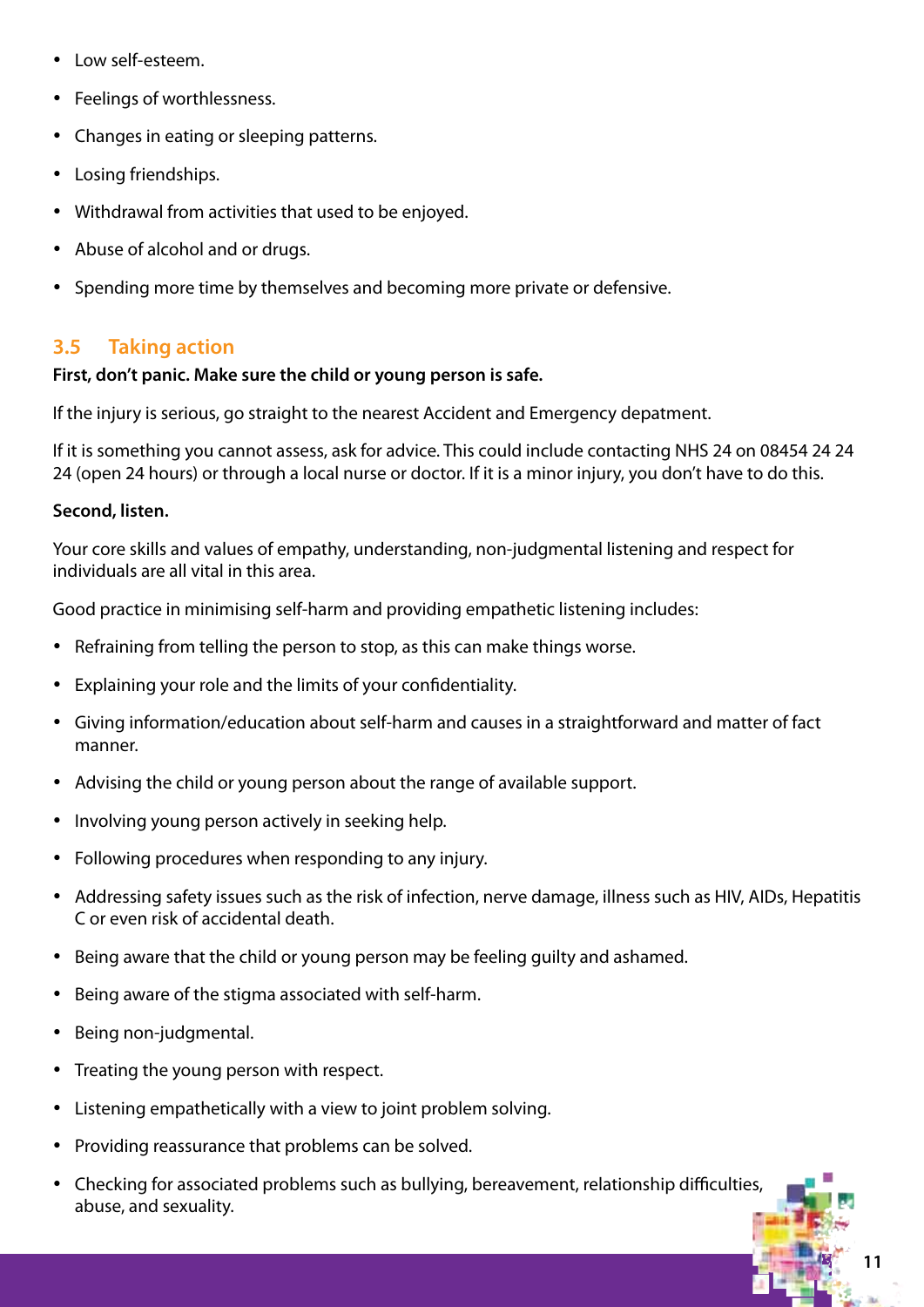- Involving the child or young person in the assessment around risk of self-harm.
- Assessing if, how and when parents will be involved.
- Making appropriate referrals if required.
- Taking suicide gestures and thoughts seriously.

It is vital that the young person retains some control of their situation, is fully aware of who needs to be informed and why, is consulted on their views, is allowed wherever possible to set the pace and make choices. To do otherwise could result in the self-harm becoming worse.

Remember that self-harm is often a way of coping, so stopping the self-harm is not always the best thing to aim for immediately. Safety and understanding are more important in the short term. There is no quick fix.

| "People came and spoke to me,       |
|-------------------------------------|
| I told them I want to be free,      |
| They took my hand and helped me see |
| I am someone, I am me"              |
| (With thanks to Penumbra)           |

## **3.6 Assessing the risk**

#### Areas to cover

- Nature and frequency of injury:
	- o Are there any injuries requiring immediate attention?
	- o Has the young person ingested/taken anything that needs immediate action?
	- o Establish what self-harming thoughts and behaviours have been considered or carried out and how often?
- Other risk taking behaviours
	- o Explore other aspects of risk fast driving, extreme sports, use of drugs/ alcohol.
- Child protection
	- o Consider if there are child protection issues and, if so, discuss and/or refer. (Self-harm/suicidal thoughts may not themselves be child protection issues but underlying causes may be).
- Health
	- o Ask about health issues such as eating, sleeping.
	- o Ask about mental states such as depression, anxiety.

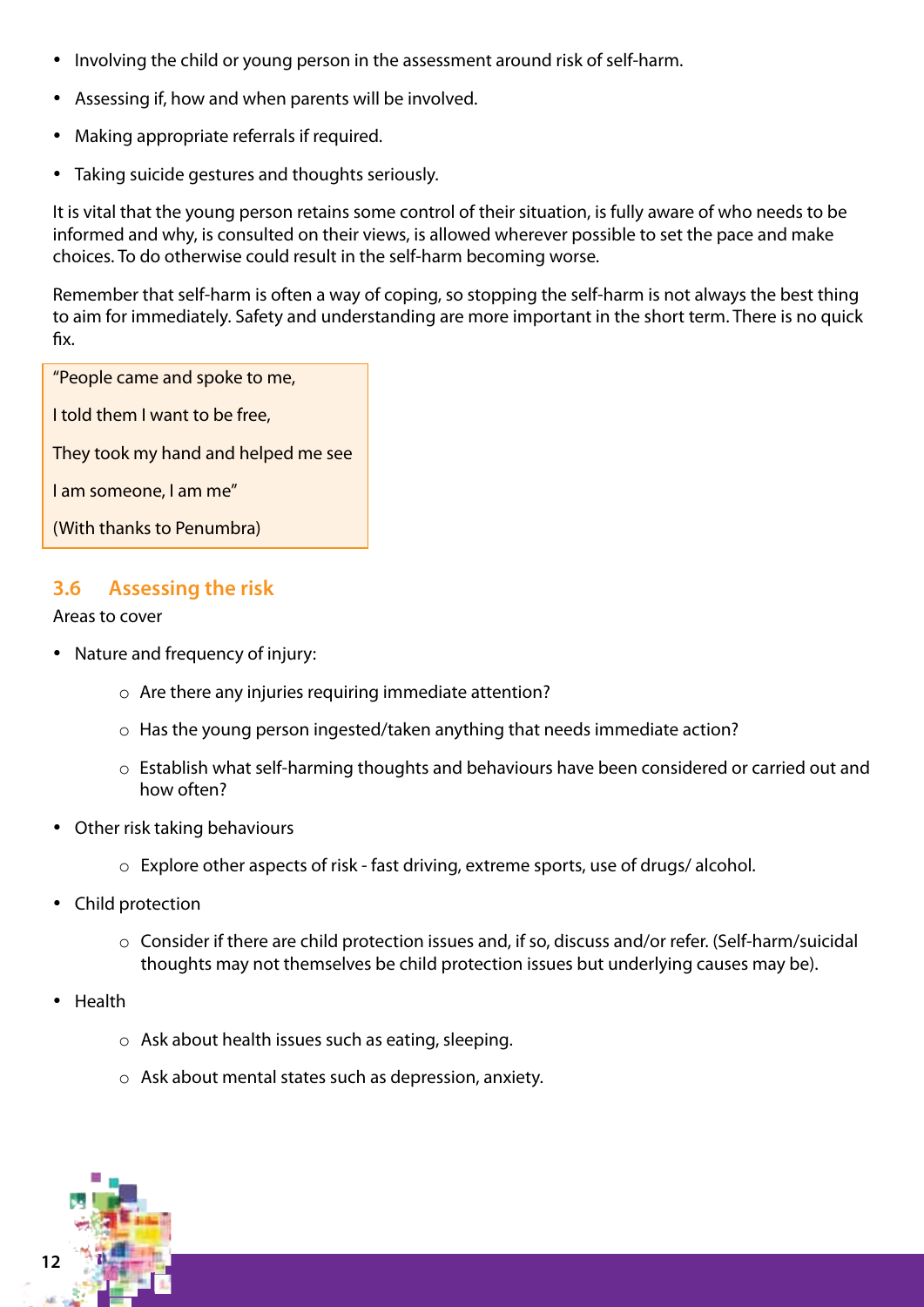- • Underlying issues
	- o Explore the underlying issues that are troubling the child/young person which may include family, school, social isolation, bullying, relationships.
- • General distress
	- o Assess current level of distress.
	- o Ascertain what needs to happen for the child/young person to feel better.
	- o Ask about current support child/young person is getting.
- Suicidal intent
	- o Ask in a clear and straightforward way (persisting if necessary). if there is any intention to complete suicide.
	- o Consider the likelihood of imminent harm including means, plan and intention.
- Future support
	- o Elicit current strategies that have been used to resist the urge to self-harm or stop it from getting worse.
	- o Discuss who knows about this situation that may be able to help.
	- o Discuss contacting parents if that would be helpful.
	- o Discuss possible onward referral with child or young person.
	- o Discuss who you will contact and what you will say.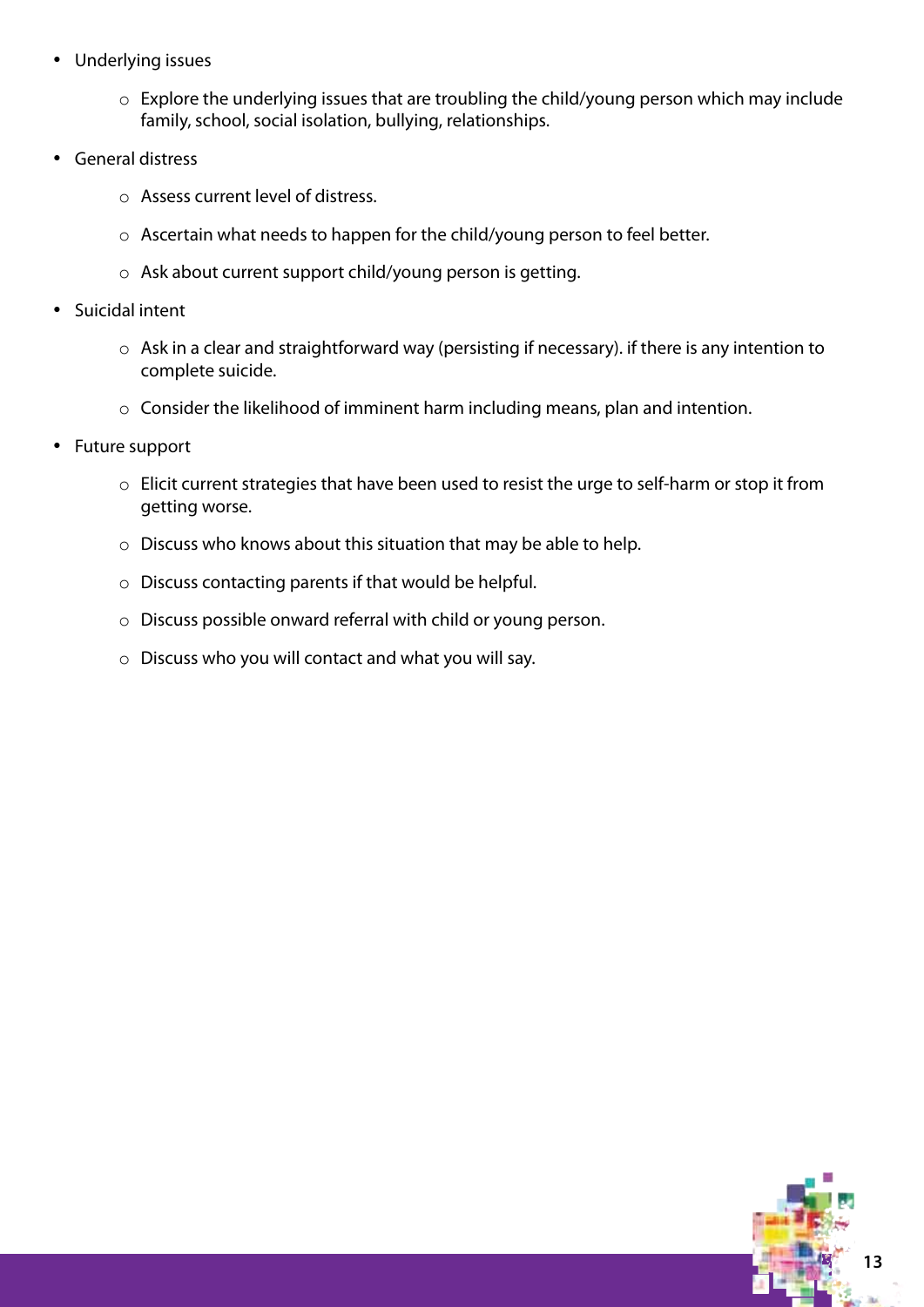# **3.7 Actions**

| Low risk  |                                                                                                                                                                                                                                                                    | <b>Action</b>                                                                                                                                                                                                                                                                                                                                                                                                                                                                                                                                                                                                                                                                                                                                                                                                                                                                                                                                                                                                                                    |  |
|-----------|--------------------------------------------------------------------------------------------------------------------------------------------------------------------------------------------------------------------------------------------------------------------|--------------------------------------------------------------------------------------------------------------------------------------------------------------------------------------------------------------------------------------------------------------------------------------------------------------------------------------------------------------------------------------------------------------------------------------------------------------------------------------------------------------------------------------------------------------------------------------------------------------------------------------------------------------------------------------------------------------------------------------------------------------------------------------------------------------------------------------------------------------------------------------------------------------------------------------------------------------------------------------------------------------------------------------------------|--|
|           | Self-harm is superficial.                                                                                                                                                                                                                                          | Ease distress as far as possible.<br>٠                                                                                                                                                                                                                                                                                                                                                                                                                                                                                                                                                                                                                                                                                                                                                                                                                                                                                                                                                                                                           |  |
| $\bullet$ | Underlying problems are short term<br>$\circ$<br>and solvable.<br>Few or no signs of depression.<br>No signs of psychosis.<br>Current situation felt to be painful but<br>$\circ$<br>bearable.<br>Suicidal thoughts are fleeting and soon<br>$\circ$<br>dismissed. | Empathic listening.<br>$\bullet$<br>Joint problem solving for underlying issues.<br>$\bullet$<br>Discuss harm reduction - other strategies used. (If<br>$\bullet$<br>you are unsure about harm reduction approaches,<br>please discuss this with an appropriate colleague,<br>for example, in a school this might be the school<br>nurse).<br>$\bullet$<br>Advise on safety.<br>Use safety plan resource.<br>$\bullet$<br>Link to other sources of support / counselling.<br>$\bullet$<br>Consider support for others who know about the<br>$\bullet$<br>self-harm (peers/parents).<br>Make use of line management or supervision to<br>$\bullet$<br>discuss particular cases and concerns.<br>Ensure there is on-going support for child/young<br>$\bullet$<br>person and review and reassess at agreed intervals.<br>Some young people find the 'five minute rule' helps<br>$\bullet$<br>- where if they feel they want to self-harm they<br>have to wait five minutes. Then another five min-<br>utes if possible - 'until the urge is over'. |  |
|           |                                                                                                                                                                                                                                                                    | (Truth Hurts, 2006 <sup>5</sup> ).                                                                                                                                                                                                                                                                                                                                                                                                                                                                                                                                                                                                                                                                                                                                                                                                                                                                                                                                                                                                               |  |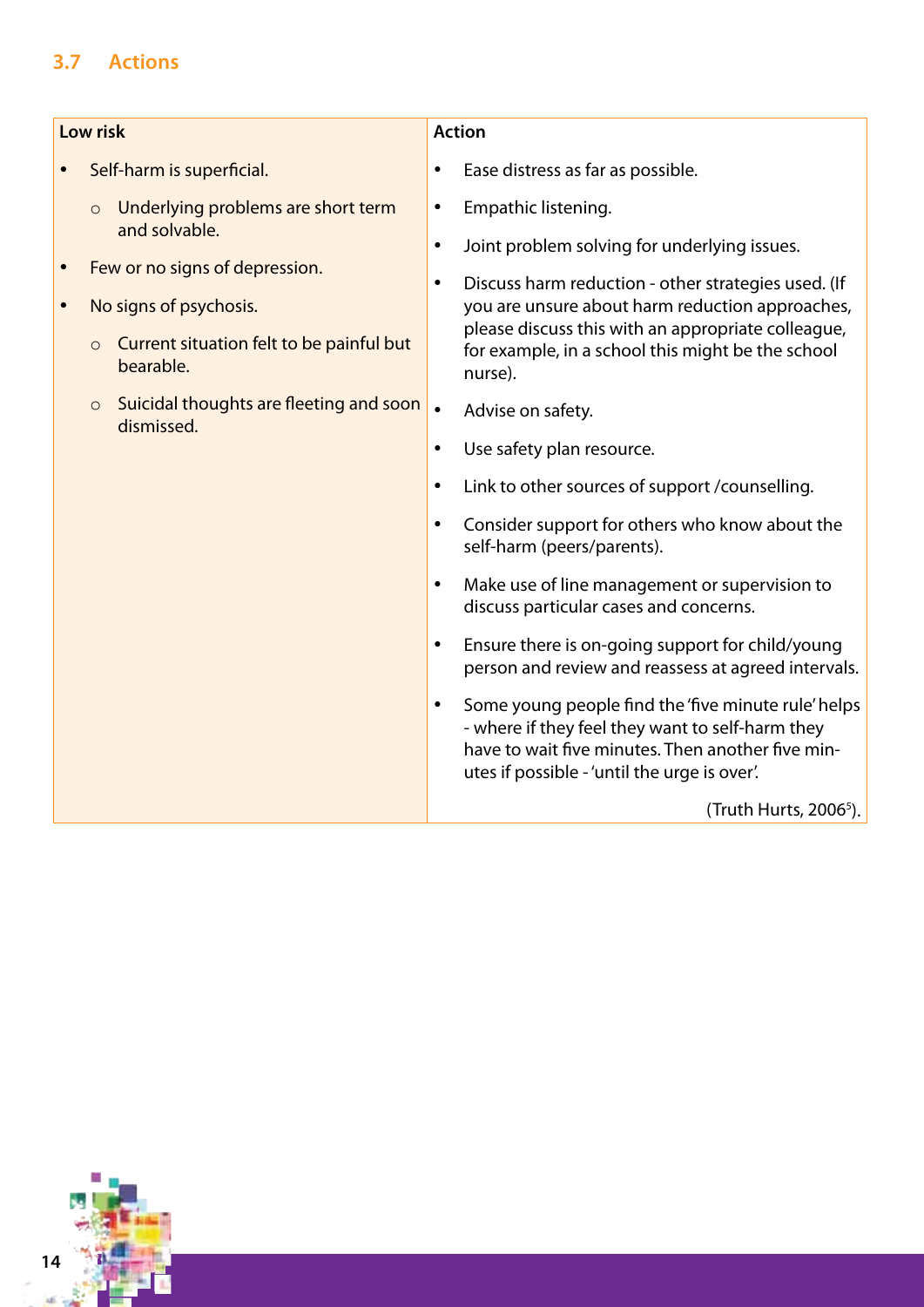| <b>Moderate risk</b> |                                                                                                              | <b>Action</b> |                                                                                                                                                                                    |
|----------------------|--------------------------------------------------------------------------------------------------------------|---------------|------------------------------------------------------------------------------------------------------------------------------------------------------------------------------------|
|                      | Current self-harm is frequent and<br>distressing.                                                            | ٠             | Ease distress as far as possible.                                                                                                                                                  |
|                      | Situation felt to be painful, but no                                                                         |               | Empathic listening.                                                                                                                                                                |
|                      | immediate crisis.                                                                                            | ٠             | Joint problem solving to resolve difficulties.                                                                                                                                     |
|                      | Suicidal thoughts may be frequent but still<br>fleeting with no specific plan or immediate<br>intent to act. | ٠             | Consider safety of young person, including<br>possible discussion with parents/carers or other<br>significant figures.                                                             |
|                      | Evidence of current mental health                                                                            | ٠             | Use/review safety plan.                                                                                                                                                            |
|                      | problem, especially depression, anxiety or<br>psychosis.                                                     | $\bullet$     | Seek specialist advice.                                                                                                                                                            |
|                      | Drug or alcohol use, binge drinking.                                                                         | $\bullet$     | Discuss with Primary Mental Health worker, LAAC<br>or School Nurses, Child and Adolescent Mental<br>Health Service (CAMHS), Educational Psychologist<br>or advise talking with GP. |
|                      |                                                                                                              | ٠             | Consider consent issues for the above.                                                                                                                                             |
|                      |                                                                                                              | ٠             | Consider support for others who know about the<br>self-harm (peers/parents).                                                                                                       |
|                      |                                                                                                              | $\bullet$     | Consider increasing levels of support/ professional<br>supervision.                                                                                                                |
|                      |                                                                                                              | ٠             | Ensure there is on-going support for child/young<br>person and review and reassess at agreed intervals.                                                                            |
|                      |                                                                                                              | $\bullet$     | Link person to existing resources.                                                                                                                                                 |
|                      |                                                                                                              |               | Discuss harm reduction strategies.                                                                                                                                                 |

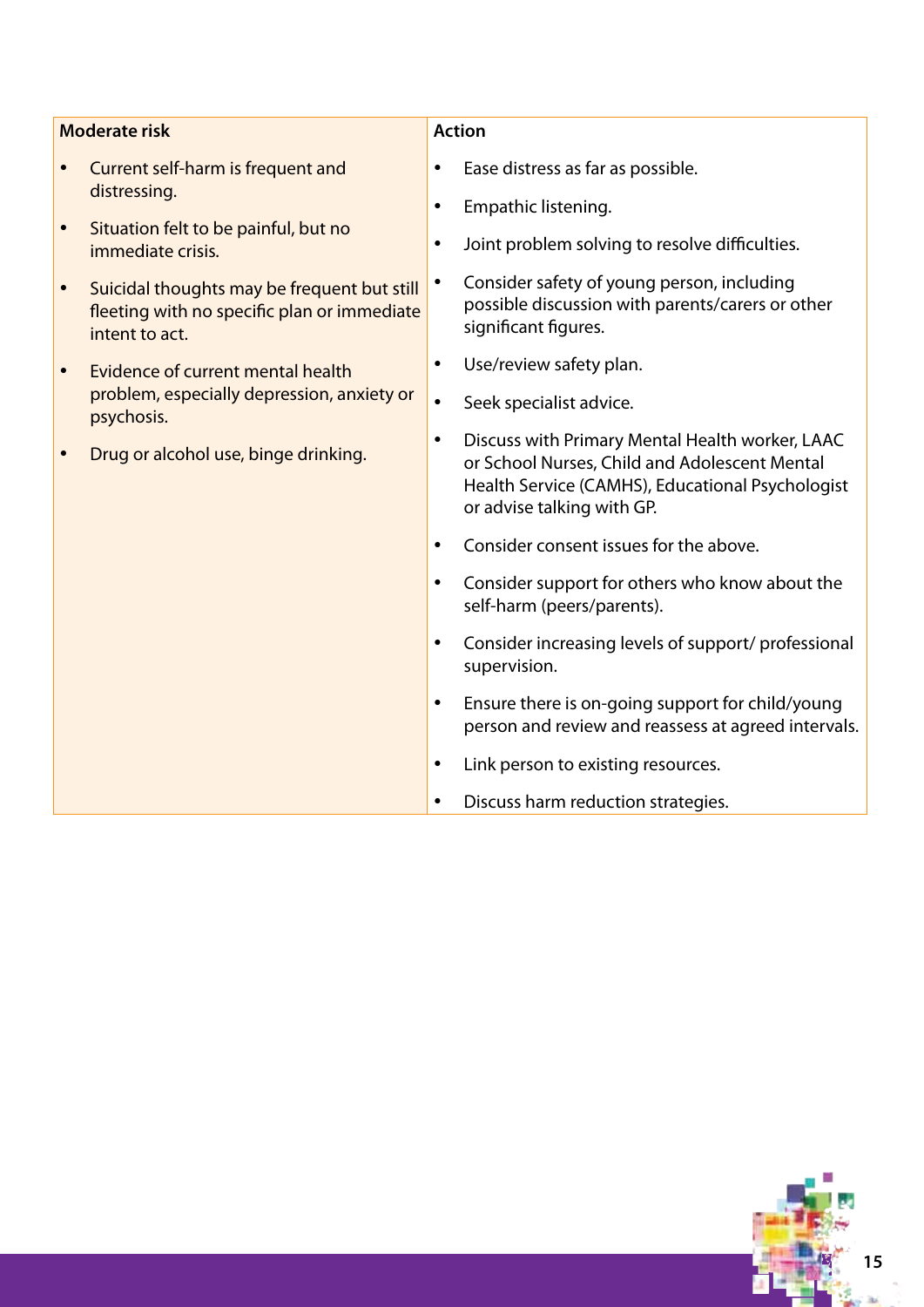| <b>High risk</b> |                                                                | <b>Action</b> |                                                                                                        |
|------------------|----------------------------------------------------------------|---------------|--------------------------------------------------------------------------------------------------------|
|                  | Increasing self-harm, either frequency,                        | ٠             | Ease distress as far as possible.                                                                      |
|                  | potential lethality or both.                                   | $\bullet$     | Empathic listening.                                                                                    |
|                  | Situation felt to be causing unbearable<br>pain or distress.   | $\bullet$     | Joint problem solving to resolve difficulties.                                                         |
|                  | Frequent suicidal thoughts, which are not<br>easily dismissed. | $\bullet$     | Review safety plan.                                                                                    |
|                  |                                                                | $\bullet$     | Discussion with parents/carers or other significant                                                    |
|                  | Specific plans with access to potentially<br>lethal means.     |               | figures.                                                                                               |
|                  |                                                                |               | Involve GP and/or seek CAMHS referral.                                                                 |
|                  | Evidence of current mental illness.                            | $\bullet$     | Consider consent issues for referrals.                                                                 |
|                  | Significant drug or alcohol use.                               | $\bullet$     | Consider support for others who know about the<br>self-harm (peers/parents).                           |
|                  |                                                                | $\bullet$     | Consider increasing levels of support/ professional<br>input.                                          |
|                  |                                                                | $\bullet$     | Link person to existing resources.                                                                     |
|                  |                                                                |               | Monitor in light of level of involvement of other<br>$\circ$<br>professionals.                         |
|                  |                                                                | $\bullet$     | Ensure there is ongoing support for child/young<br>person and review and reassess at agreed intervals. |

If you are untrained in this area of work, encourage the young person to seek help from a trained worker. Where this is not possible, or if the young person prefers to continue to work with you, consult local specialist staff.

For quick reference keep the following in mind:

- • Treat the young person with dignity and respect.
- • Avoid confrontation.
- • Go at their pace.
- • Explain your limitations.
- Name the issue.
- • Respond to the injury like any other injury.
- Do not over react or panic.
- Bear in mind other young people or staff.

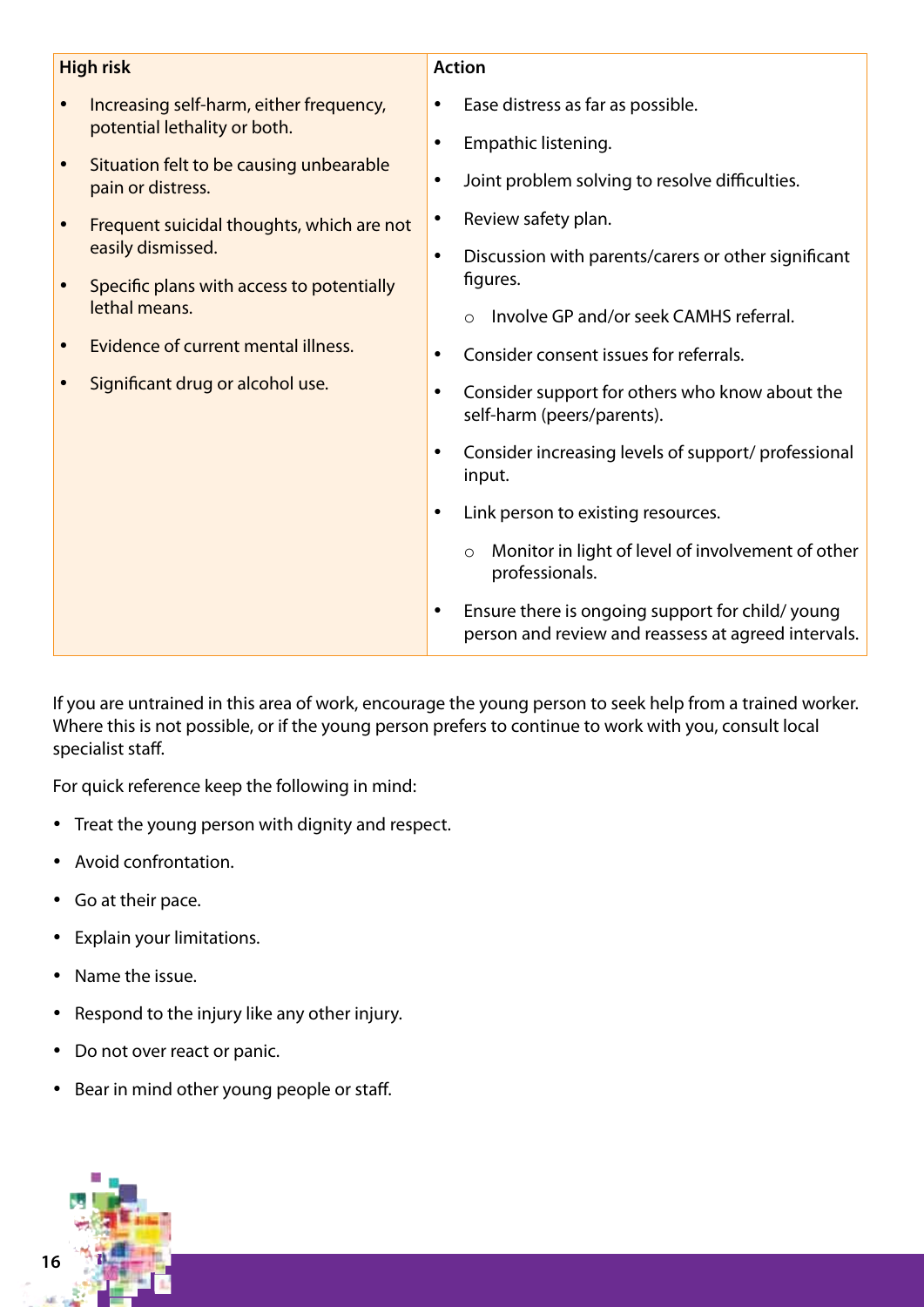# **4. Suicide**

# **4.1 Why do young people attempt/complete suicide?**

Suicide attempts in young people are complex but often follow a stressful event or life crises: interpersonal loss such as relationship problems, bereavement or traumatic grief, family break-up; or issues relating to sexual orientation. However, sometimes the young person will have shown no previous signs of mental health problems.

Sometimes, the young person has had serious problems – for example, with the police, their family or school for a long time. These are the young people who are most at risk of further attempts. Some will already be seeing a counsellor, psychiatrist or social worker. Others have refused normal forms of help, and appear to be trying to run away from their problems.

"Protecting children and young people from contemplating suicide is not an isolated activity; it needs to be part of a holistic approach to their overall care and development."

Practice Guide – Suicide Prevention for Looked After Children and Young People – SCSWIS June 2011)2

# **4.2 Who is at risk?**

Anyone is at risk but there are some specific vulnerable groups among young people:

- People who are misusing drugs or alcohol are at risk of death by suicide. This is not just linked to those with a substance misuse habit, but includes casual recreational users too. Young people can be particularly vulnerable in the 'come down' phase.
- Looked after children.
- Young men.

There are other groups of people who are at risk of suicide, and young people can fall into these categories:

- People with mental health problems (in particular those in contact with mental health services and those with a severe mental illness such as people with severe depression or severe anxiety disorders).
- Those who have attempted suicide before.
- A person who has a relative or friend who tried to kill themselves or completed suicide.
- People who have been in young offenders institute/prison.
- People who have been recently bereaved.
- Someone who has recently lost employment.
- • People in isolated or rural communities.
- People who are homeless.
- People who self-harm over a long period of time.

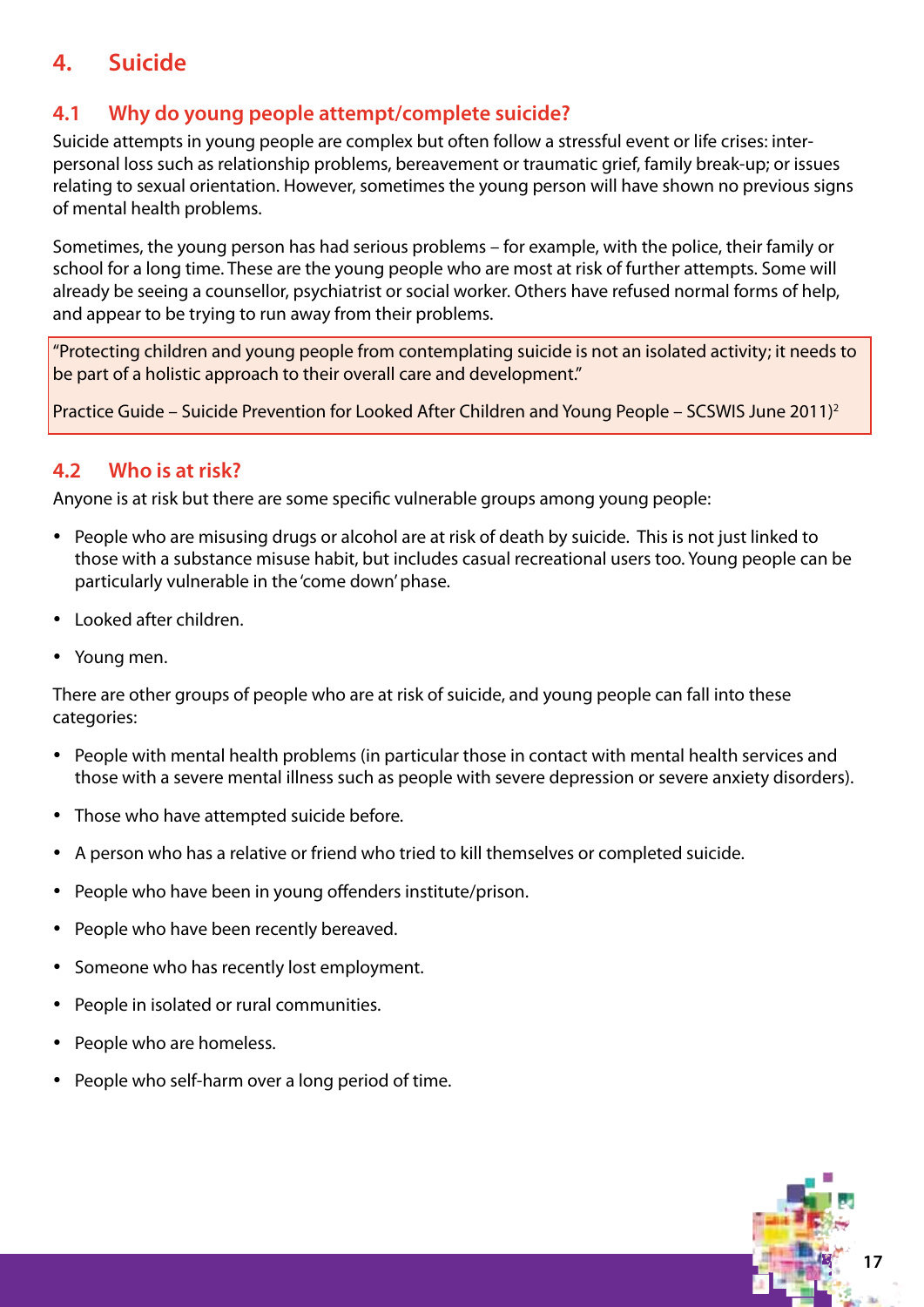## **4.3 Suicide information**

- In 2011 there were 772 deaths by suicide in Scotland.
- In 2011 the suicide rate for males was almost three times that for females.
- In 2011 29 deaths by suicide were under the age of 19.

## **4.4 Myths**

### "Those who talk about suicide are the least likely to attempt it"

Those who talk about their suicidal feelings may also attempt suicide. Many people who take their lives will have told someone about their suicidal feelings in the weeks prior to their death.

### "Talking about suicide encourages it"

Serious talk about suicide does not create or increase risk – it can help reduce it. Giving someone the opportunity to explore their worst fears and feelings, may provide them with a lifeline which makes all the difference between choosing life and choosing to die.

### "If a person has made previous attempts they won't do it for real"

Those who have attempted suicide once are at risk of attempting again. They need to be taken seriously and given support and help to find a safe resolution for their suicidal thoughts and actions.

### **4.5 Signs that someone you know may be at risk:**

- Previous deliberate self-harm or suicide attempt.
- Talking about methods of suicide.
- Dwelling on insoluble problems.
- • Giving away possessions.
- Hints that "I won't be around" or "I won't cause you any more trouble".
- Unresolved feelings of quilt following the loss of an important person or pet(including pop or sports idols).

Marked changes in behaviour – for example:

- Change in eating or sleeping habits.
- • Withdrawal from friends, family and usual interests.
- Violent or rebellious behaviour, or running away.
- • Drinking to excess or misusing drugs.
- • Feelings of boredom, restlessness, self-hatred.
- Failing to take care of personal appearance.
- • Becoming over-cheerful after a time of depression.

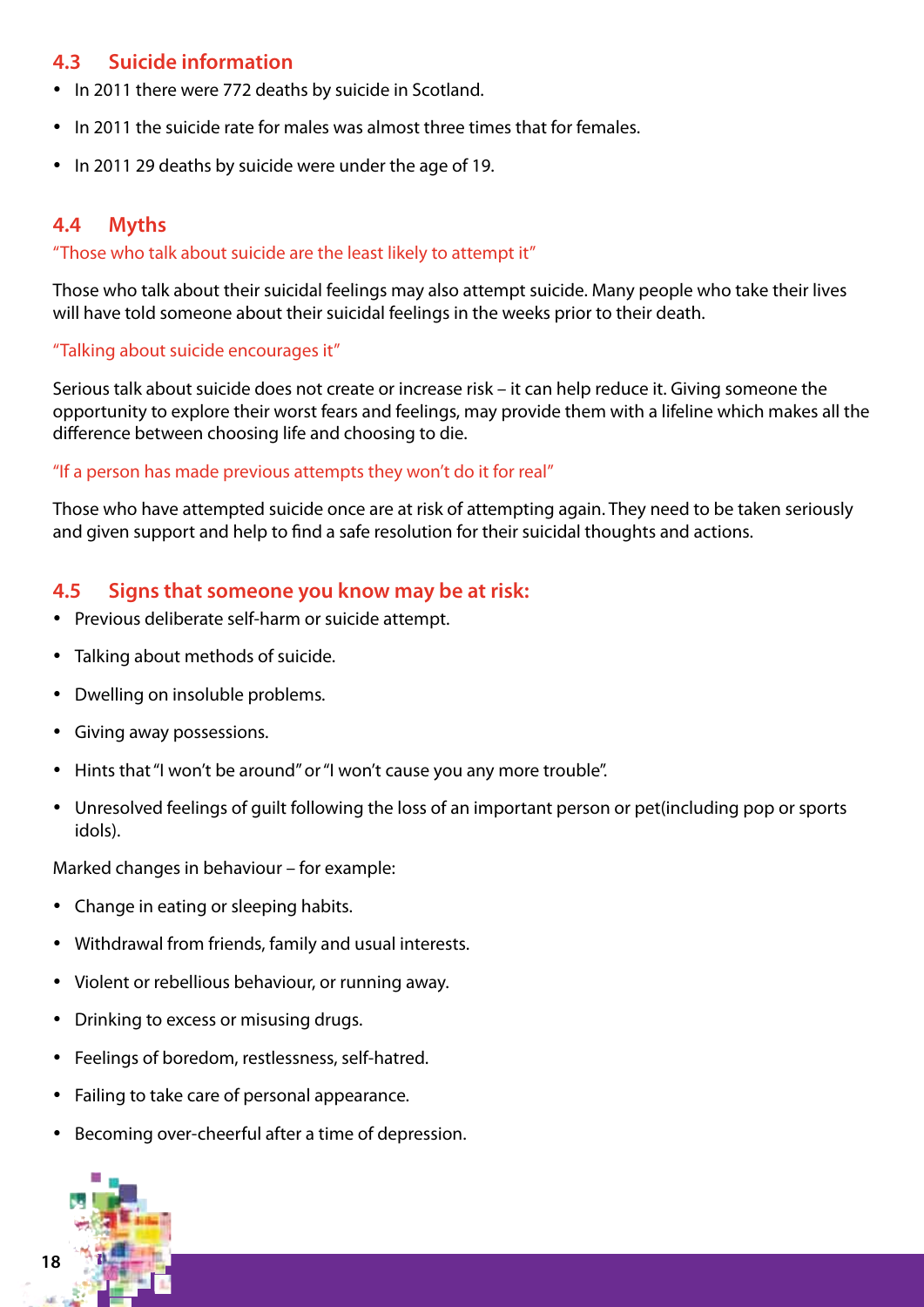## **4.6 Taking action**

#### Attempted suicide

If you discover someone in the act of trying to take their own life:

- Keep safe do not endanger your own life.
- If the person's life is in danger, telephone 999 immediately or take the person directly to the nearest Accident and Emergency department.
- Perform first aid if it is necessary and if it is safe to do so.
- Remove the means if possible.
- If the person is drinking alcohol or taking drugs, try to get them to stop.
- Encourage the person to talk and listen non-judgementally.

If the young person has suicidal thoughts and is not in imminent danger as above, then spend time listening to them and ensure they are safe. Encourage them to call a helpline or contact someone they trust or help them to make an appointment with a nurse or doctor. If someone in your team has participated in ASIST training (see chapter six) consider involving them to help carry out a suicide intervention (with the young person's agreement).

### **4.7 Completed suicides/postvention**

The death of a young person is a tragic event. When that death is a suicide there are extra considerations. Effective postvention support for the aftermath of a death by suicide is very important.

Services involved in this area of work need to establish appropriate postvention responses to:

- Support service users, staff and parents as they grieve.
- Provide a safe environment for staff and other young people to express their feelings of grief, loss, anger, guilt, betrayal and so on.
- Prevent a copy-cat response from other vulnerable young people.
- • Return the service/unit/school to its normal routine as quickly as possible following crisis intervention and grief work.
- Deal with any media enquiries.

#### Clear messages

It is critical to give these messages to staff members and service users:

- Expressing grief reactions is important and appropriate.
- Feelings such as quilt, anger, and responsibility are normal.
- There must be no secrets when suicide is a possibility and if any child or young person is worried about themselves or anyone else, tell an adult.
- No-one is to blame.

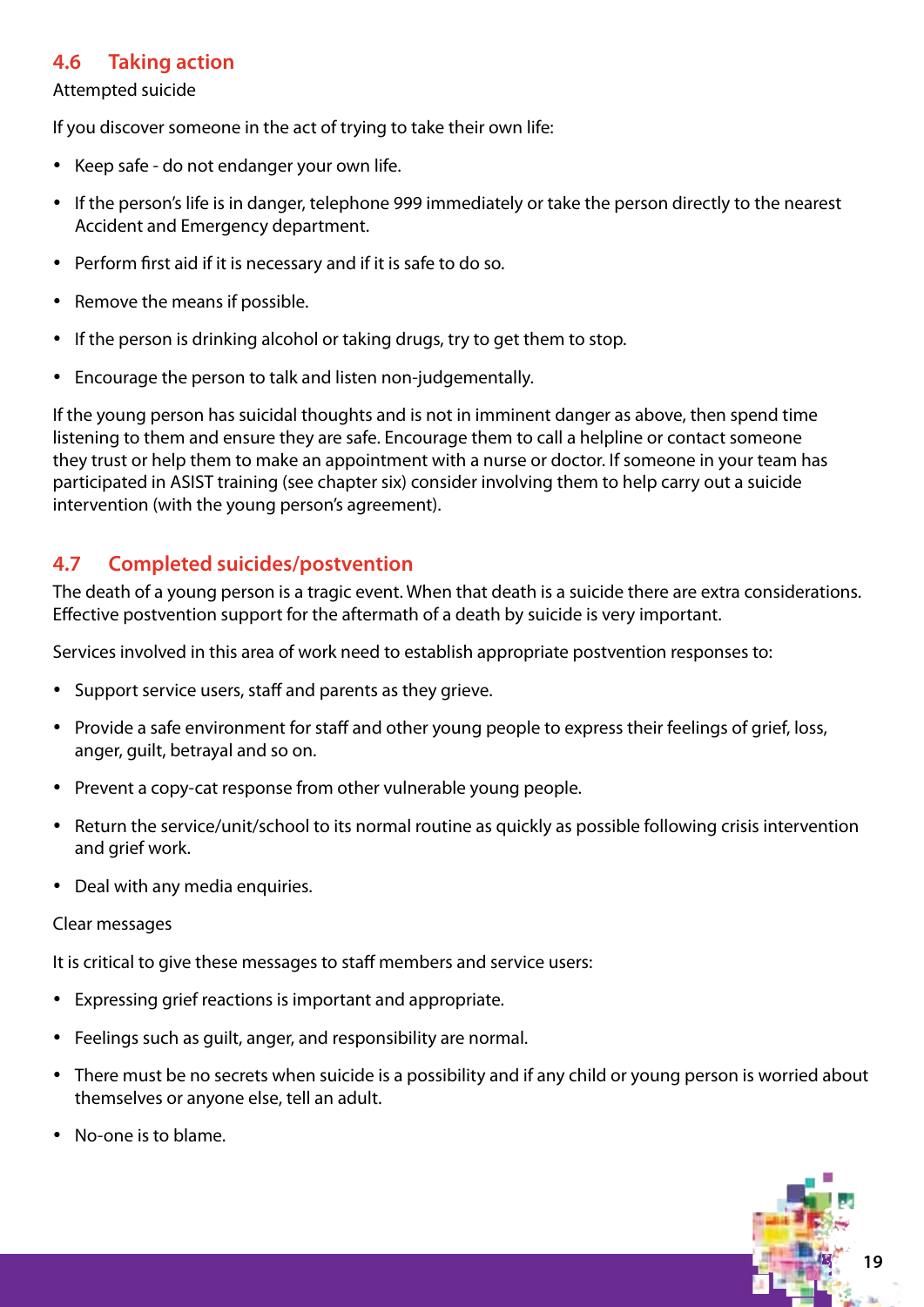If you feel you need more support make sure you bring this to the attention of your line manager.

The booklet published by the Scottish Association for Mental Health (SMAH) on 'After a Suicide' can be a valuable to resource to someone dealing with the aftermath of a suicide. It gives advice both on practical matters and emotional reactions to the situation. It can be accessed at:

**www.chooselife.net/nmsruntime/saveasdialog.asp?lID=2130&sID=2042**

or contact the Choose Life Manager (see page 21) for more resources.

# **5. Support**

### **5.1 Staff support**

Staff members need to monitor and care for their own mental wellbeing on an on-going basis. Supporting a young person who is self-harming or who has attempted suicide can be upsetting as well as rewarding. It is important for the staff member involved to be aware of their own mental health and to acknowledge any distress they may feel. Line managers also need to be careful that staff members feel they access appropriate support whenever they need it, but particularly when dealing with these kinds of incidents. Use supervision and other opportunities to check staff feel supported or discuss other ways to seek support – for example, staff counselling.

Finally – staff may find their own ways to help themselves – for example, relaxation techniques or on line support or through national organisations.

### **5.2 Parental support**

The Age of Legal Capacity (Scotland) 1991 and Data Protection Action 1998 make it very clear that the views of all children and young people must be both listened to, respected, and their views taken into account.

This is regardless of the age and ability of the child or young person.

Whenever we work with young people and we ensure them of confidentiality, we also have to make them understand that there may be occasions when they need to share information with other people including their parents. While we want to ensure a comprehensive support system is in place for young people at risk of self-harm or suicide, we also need to listen to young people if they tell us they live with parents who may have mental health issues, substance misuse problems or are verbally, physically or emotionally abusive to them.

We need to recognise that we could make an already difficult family situation worse or risk the child or young person from disengaging with us. Therefore, it is very important to identify whether the child or young person wants their family to be a source of support for them. They may prefer to identify another adult family member or even an older brother or sister to be their support. What is important is that the child or young person's feelings are documented and that all staff engaged with the young person are aware of their wishes. Without the agreement of the child or young person to include their family in their support network, it will not be possible to disclose or discuss their behaviours with family members.

The exception would be if the child or young person poses a risk to themselves or other people.

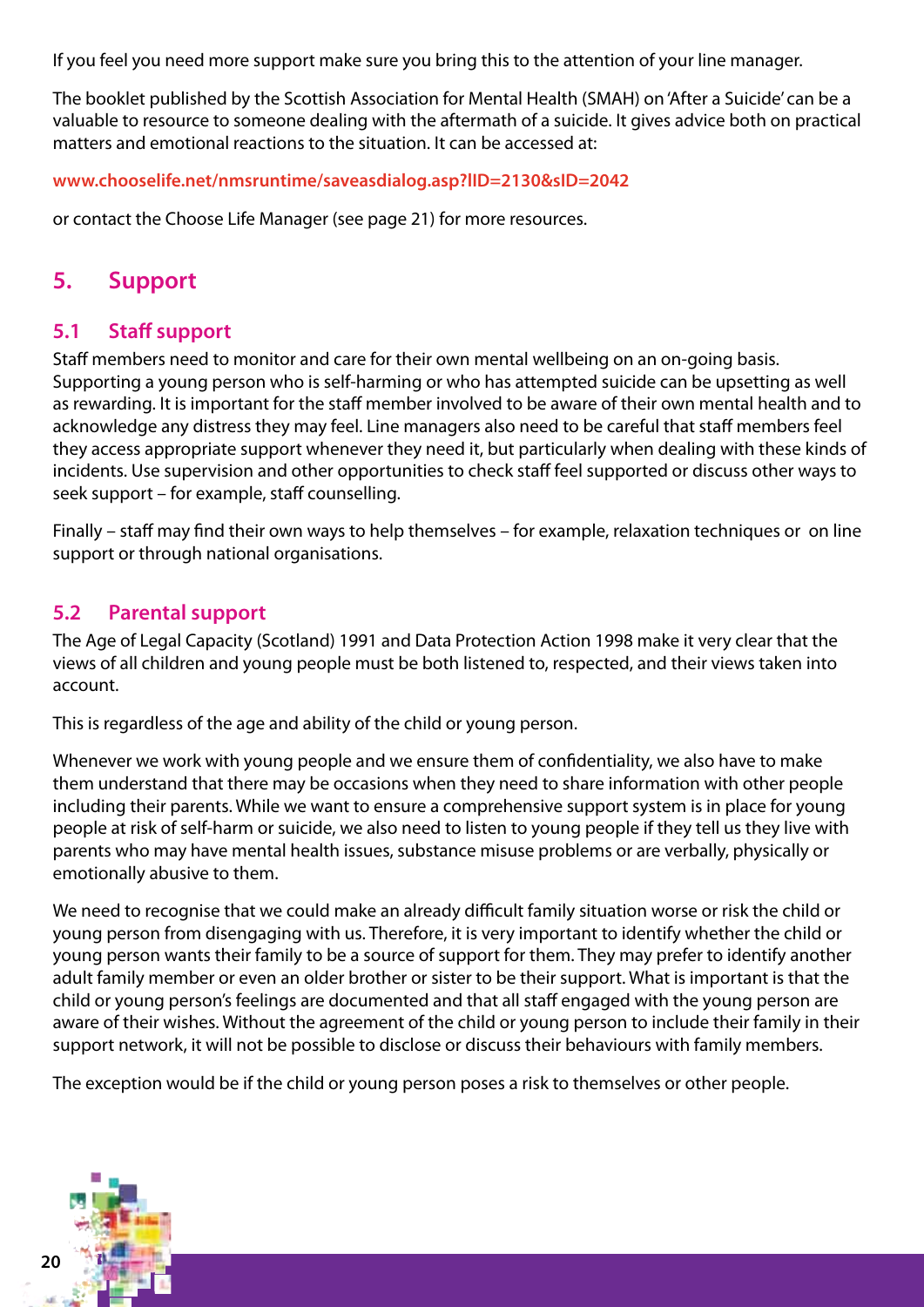# **6. Training**

Everyone working with young people has a responsibility to promote positive mental wellbeing within their role. There are a range of internal and external training courses which can help you to do this.

| What is the<br>training?                                        | Who is the training<br>aimed at? Is it<br>open to anyone?  | <b>Learning outcomes</b><br>(What do you hope to achieve<br>from the training?)                                                                                                                                                                                                                                                                                      | <b>Brief outline of</b><br>programme |
|-----------------------------------------------------------------|------------------------------------------------------------|----------------------------------------------------------------------------------------------------------------------------------------------------------------------------------------------------------------------------------------------------------------------------------------------------------------------------------------------------------------------|--------------------------------------|
| <b>Applied Suicide</b><br><b>Intervention Skills</b><br>(ASIST) | The course is open to<br>anyone.                           | ASIST is a two day comprehensive<br>workshop for anyone who wants<br>to learn how to recognise the<br>signs of suicidal thoughts and<br>how to intervene to prevent the<br>immediate risk of suicide. The<br>course is designed to help all in<br>communities to become more<br>willing,<br>ready and able to help people at<br>risk of suicide                      | Two day course                       |
| safeTALK                                                        | The course is open to<br>anyone.                           | safeTALK is a four hour session<br>aimed at giving participants the<br>skills to recognise that someone<br>may be suicidal and to connect the<br>person to someone with suicide<br>intervention skills. It is designed<br>for organisations that already have<br>ASIST trained helpers in place to<br>maximise intervention as the main<br>suicide prevention focus. | Four hour<br>session                 |
| <b>STORM</b>                                                    | Anyone working long<br>term with vulnerable<br>individuals | STORM is a two day course to help<br>concentrate on participants 'micro-<br>skills' in managing and assessing<br>risk.                                                                                                                                                                                                                                               | Four modules                         |

Other available training courses on the subject of mental health and self-harm:

- Self-harm awareness
- • Mental Health First Aid
- • Mentally Healthy Workplace Training

Contact the local Choose Life Manager/Co-ordinator for information and options locally and nationally.

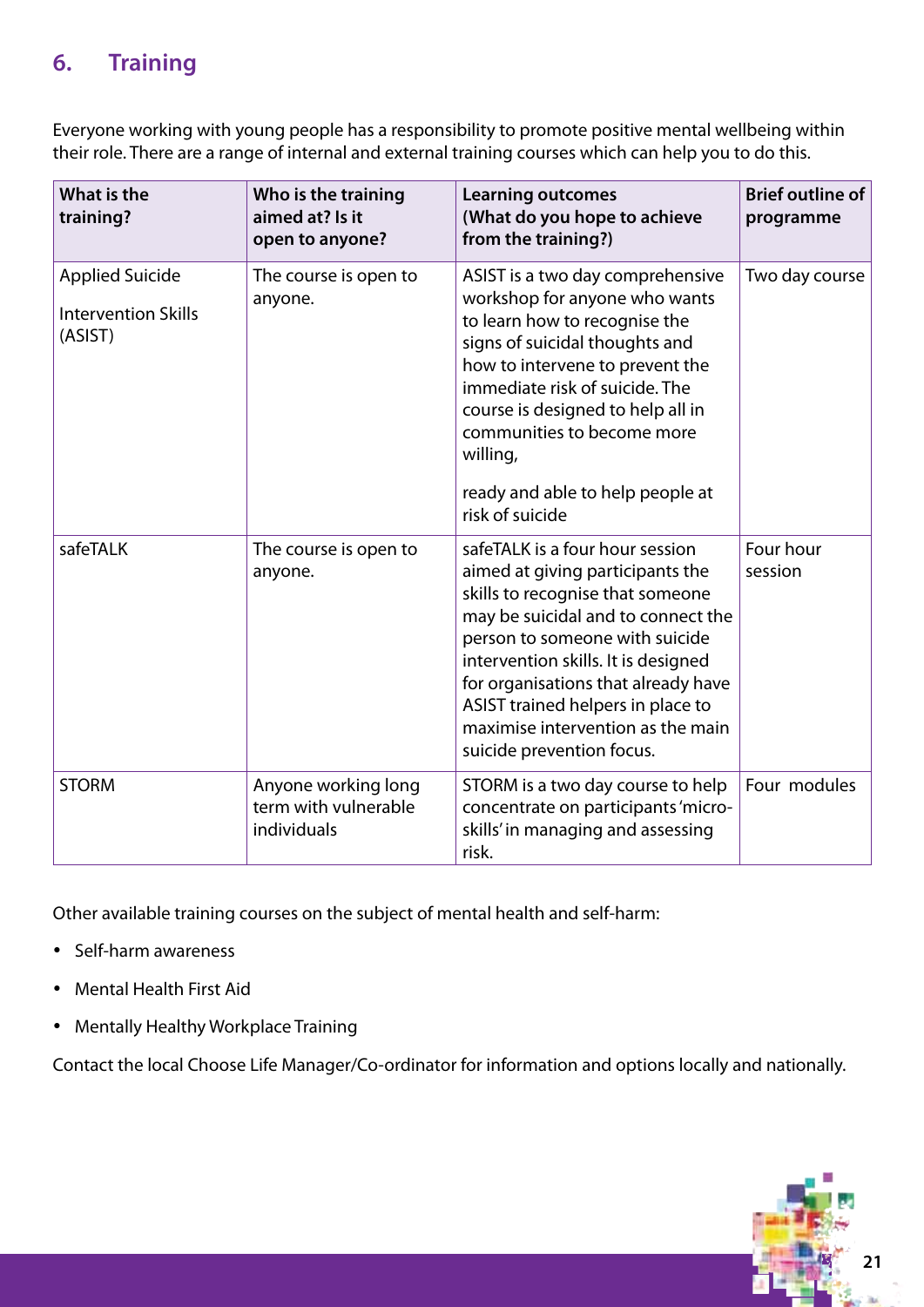# **7. Services – advice and information**

Choose Life Co-ordinators

South Ayrshire

Margo Taylor – **margo.taylor@aapct.scot.nhs.uk** 01292-513957

North Ayrshire

Sarah Watts – **Swatts@north-ayrshire.gov.uk** 01505-685657

East Ayrshire

Linda Chisholm – **Linda.Chisholm@east-ayrshire.gov.uk** 01563-576717

Ayrshire-wide

### **Child and Adolescent Mental Health Services (CAMHS)**

A specialist child and adolescent mental health service providing assessment and intervention for young people with mental illness across Ayrshire and Arran.

All referrals should be sent to:

CAMHS, 32 Lister St, University Hospital Crosshouse, Kilmarnock, KA2 0BE.

Telephone 01563 826154.

Clinical mailbox: **Clinical\_MentalHealth\_SpecialistCAMHS\_A&A@aapct.scot.nhs.uk**

The locality team bases are listed below:

North Ayrshire CAMHS Telephone: 01294 323425/323419 Rear of Horseshoe Building, Ayrshire Central Hospital, Kilwinning Road, Irvine, KA12 8SS

East Ayrshire CAMHS Telephone: 01563 578540 North West Area Centre, Western Road, Kilmarnock, KA3 1NQ

South Ayrshire CAMHS Telephone: 01292 615931 1 Arrol Park Resource Centre, Doonfoot Road, Ayr KA7 4DW

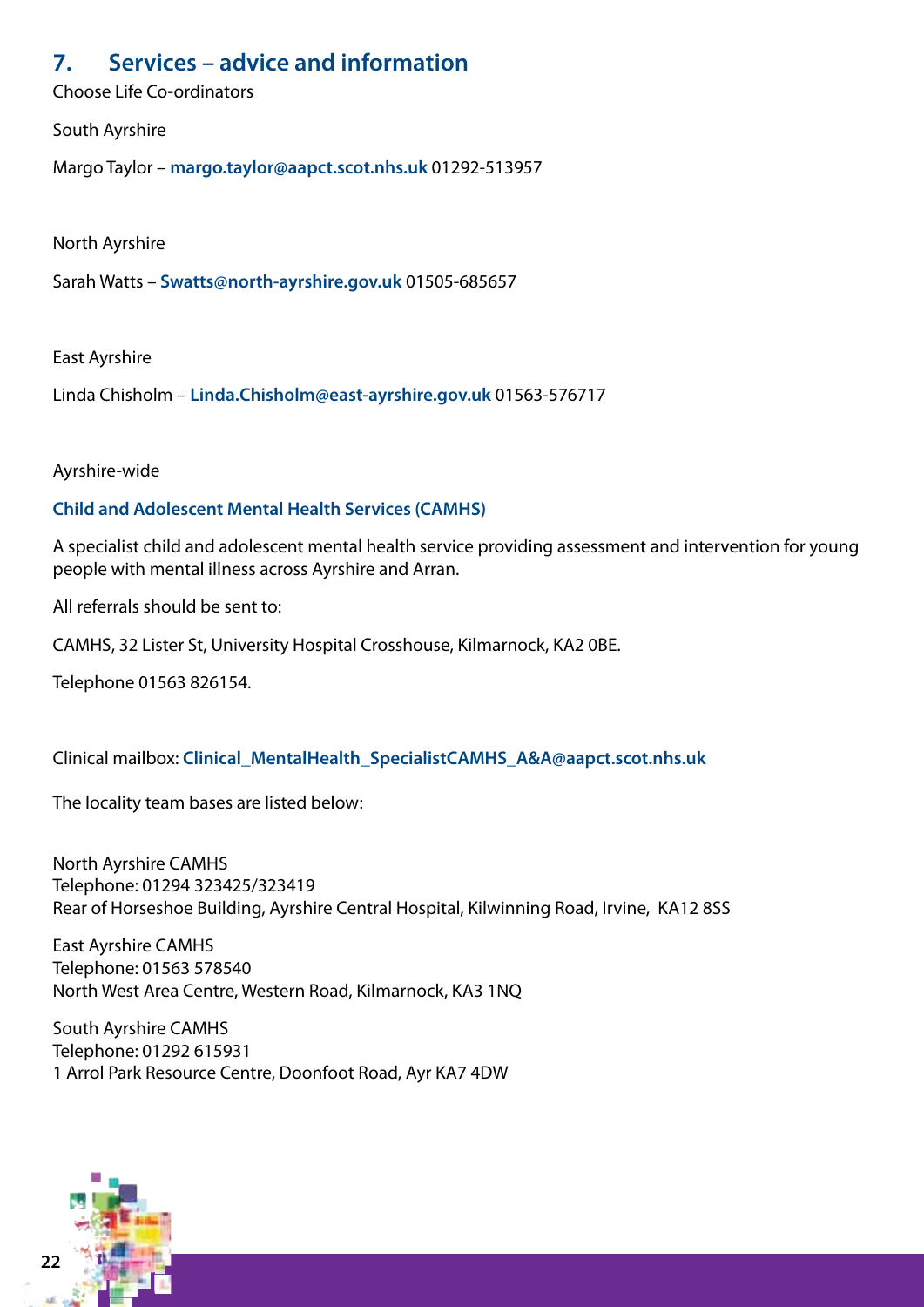### **Looked After and Accommodated Children (LAAC) Health Teams**

East Ayrshire LAAC Nurse (East), Flat 48, Lister Street, University Hospital Crosshouse, Kilmarnock, KA2 0BE Telephone: 01563 826728.

North Ayrshire LAAC Health Team: Admin Support, Ayrshire Central Hospital, Kilwinning Road, Irvine, KA12 8SS. Telephone: 01294 323480

Ayrshire Looked After and Accommodated Children (LAAC) Health Team 01294 323480

#### **Psychological Services**

Every nursery, primary, secondary and specialist school has an identified educational psychologist to work with them, their children and families. They can be contacted on:

North Ayrshire Psychological Services, 6a Kilwinning Road, Irvine, KA12 Telephone: 01294 272427

East Ayrshire Psychological Services Woodstock Centre Kilmarnock, KA1 2BE Telephone: 01563 555640

South Ayrshire Psychological Services Queen Margaret Academy Dalmellington Road Ayr, KA7 1TL Telephone: 01292 612819

### **Touched by Suicide Scotland**

A self-help organisation for people who have been 'touched by suicide' to meet the needs and break the isolation of those bereaved by suicide. They offer emotional and practical support in a number of ways. Telephone 01294 229087 or email **touchedbysuicidescotland@hotmail.co.uk**. Visit the website **www. touchedbysuicidescotland.org.uk**

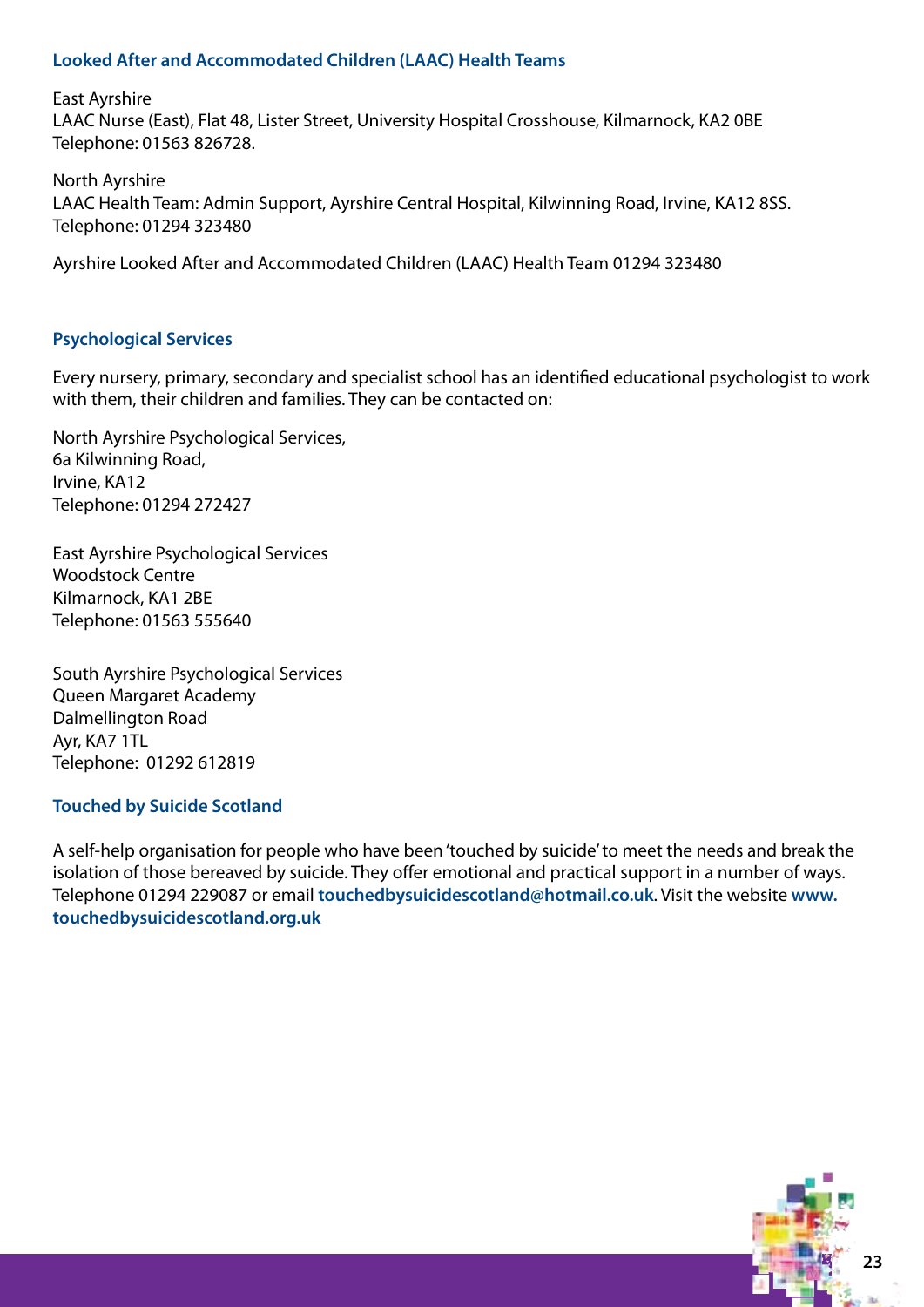#### **Local - North Ayrshire**

Crisis counselling – for children and young people referred through key workers in Social Services, Health and Education (accessible through local Partnership Forum) contact:

Erin Howie, Partnership Forum Admin., 2nd floor, Bridgegate House, Irvine.

Telephone: 01294 310389

Penumbra North Ayrshire Self Harm Project Ardrossan Youth Centre, Stanley Road, Ardrossan Telephone: 01294 471934

#### **Local – East Ayrshire**

Break the Silence project in Kilmarnock offers support to 16+ year olds where self- harming is linked to adult survivors of childhood sexual abuse.

Break The Silence, 11 Grange Place, Kilmarnock, KA1 2AB Telephone: 01563 559558 – 10am to 4pm only

Email: **info@breakthesilence.org.uk**

#### **Local – South Ayrshire**

Moving On Ayrshire is a counselling service for adult survivors of sexual abuse and rape throughout South Ayrshire. Contact 01292 290546 to speak to a trained volunteer or counsellor.

### **7.1 National services**

Penumbra Telephone: 0141 229 2580 or 0131 475 2380 Website www.penumbra.org.uk Penumbra is a leading Scottish voluntary organisation working in the field of mental health

Choose Life Website www.chooselife.net Choose life is the National Strategy and Action Plan to prevent Suicide in Scotland

Papyrus Telephone: 0800 068 41 41 (HOPELineUK) Website www.papyrus-uk.org Papyrus is an organisation working towards the prevention of young suicide

Breathing Space Telephone: 0800 83 85 87 Website www.breathingspacescotland.co.uk Breathing Space is a free, confidential phone helpline for those experiencing low mood or depression. Available Monday to Thursday from 6pm - 2am and Friday to Monday 6pm - 6am.